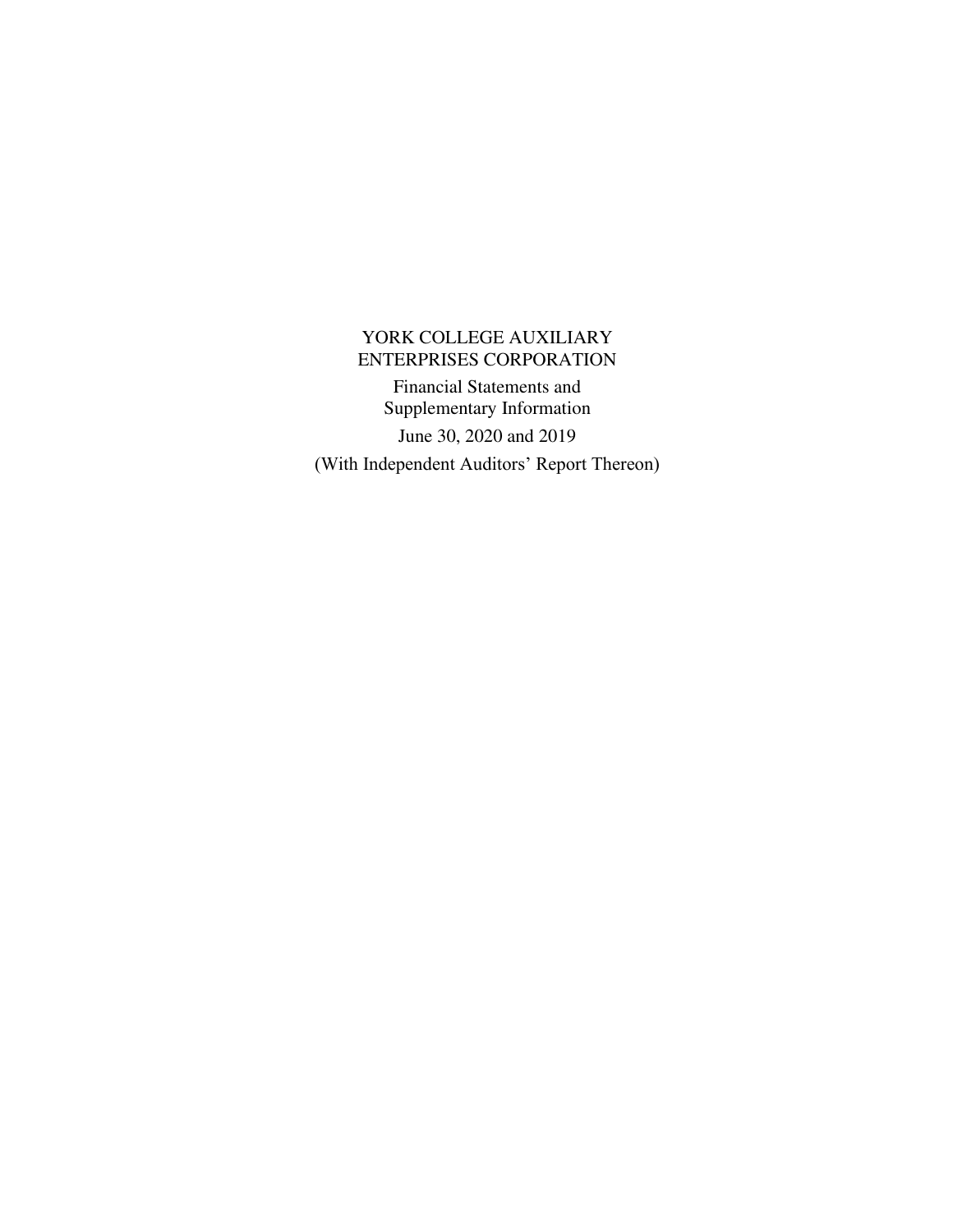# Table of Contents

|                                                                   | Page      |
|-------------------------------------------------------------------|-----------|
| <b>Independent Auditors' Report</b>                               | $1 - 2$   |
| <b>Management's Discussion and Analysis</b>                       | $3 - 8$   |
| <b>Financial Statements:</b><br><b>Statements of Net Position</b> | 9         |
| Statements of Revenue, Expenses and Changes in Net Position       | 10        |
| <b>Statements of Cash Flows</b>                                   | $11 - 12$ |
| <b>Notes to Financial Statements</b>                              | $13 - 22$ |
|                                                                   |           |

\* \* \* \* \* \*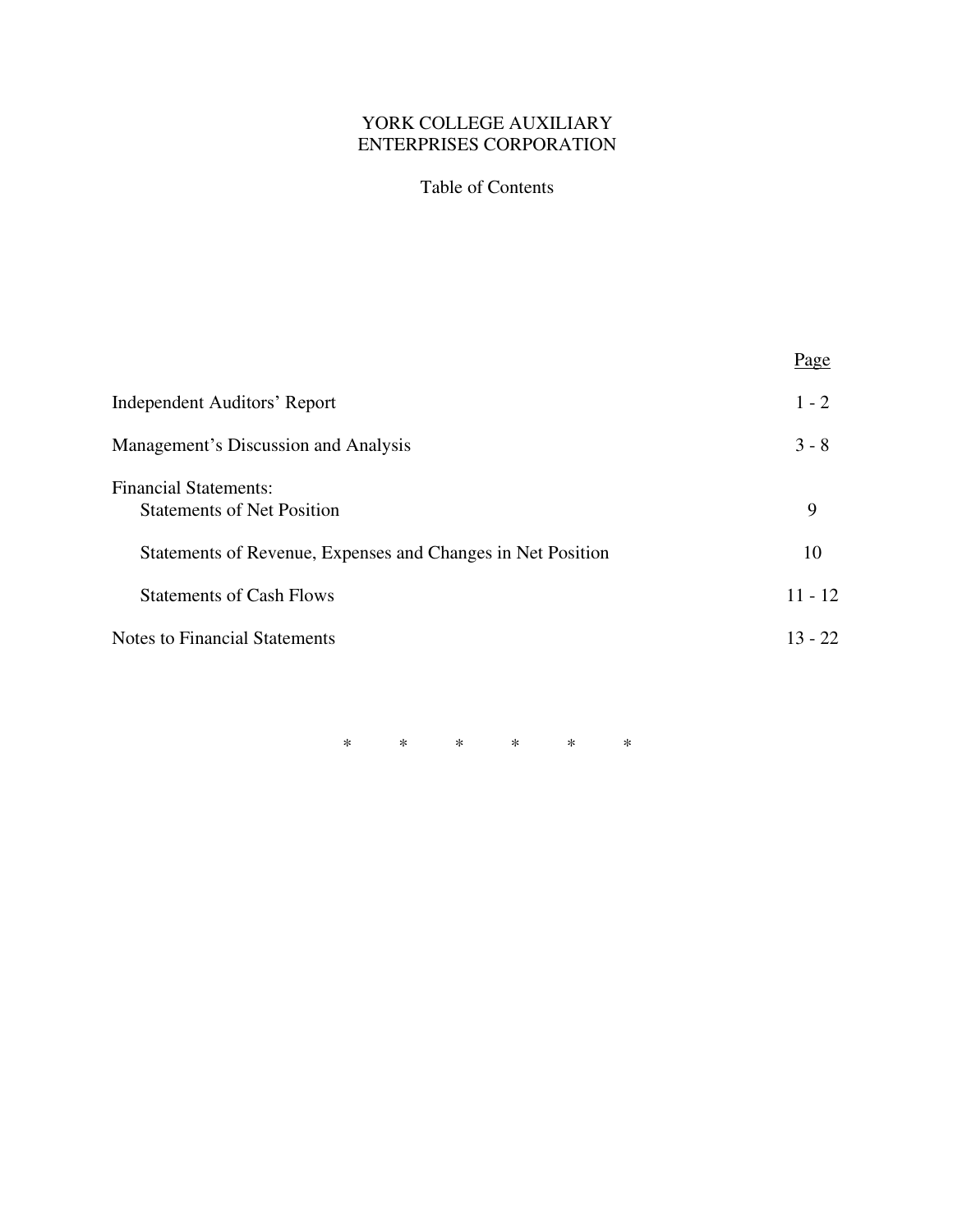

6390 Main Street, Suite 200 Williamsville, NY 14221

P 716.634.0700 TF 800.546.7556 F 716.634.0764 W EFPRgroup.com

# INDEPENDENT AUDITORS' REPORT

The Board of Directors York College Auxiliary Enterprises Corporation:

### Report on the Financial Statements

We have audited the accompanying financial statements of York College Auxiliary Enterprises Corporation (the Auxiliary) as of and for the years ended June 30, 2020 and 2019, and related notes to financial statements, which collectively comprise the Auxiliary's financial statements as listed in the table of contents.

### Management's Responsibility for the Financial Statements

Management is responsible for the preparation and fair presentation of these financial statements in accordance with accounting principles generally accepted in the United States of America; this includes the design, implementation, and maintenance of internal control relevant to the preparation and fair presentation of financial statements that are free from material misstatement, whether due to fraud or error.

#### Auditor's Responsibility

Our responsibility is to express an opinion on these financial statements based on our audits. We conducted our audits in accordance with auditing standards generally accepted in the United States of America. Those standards require that we plan and perform the audit to obtain reasonable assurance about whether the financial statements are free from material misstatement.

An audit involves performing procedures to obtain audit evidence about the amounts and disclosures in the financial statements. The procedures selected depend on the auditor's judgment, including the assessment of the risks of material misstatement of the financial statements, whether due to fraud or error. In making those risk assessments, the auditor considers internal control relevant to the Auxiliary's preparation and fair presentation of the financial statements in order to design audit procedures that are appropriate in the circumstances, but not for the purpose of expressing an opinion on the effectiveness of the Auxiliary's internal control. Accordingly, we express no such opinion. An audit also includes evaluating the appropriateness of accounting policies used and the reasonableness of significant accounting estimates made by management, as well as evaluating the overall presentation of the financial statements.

We believe that the audit evidence we have obtained is sufficient and appropriate to provide a basis for our audit opinion.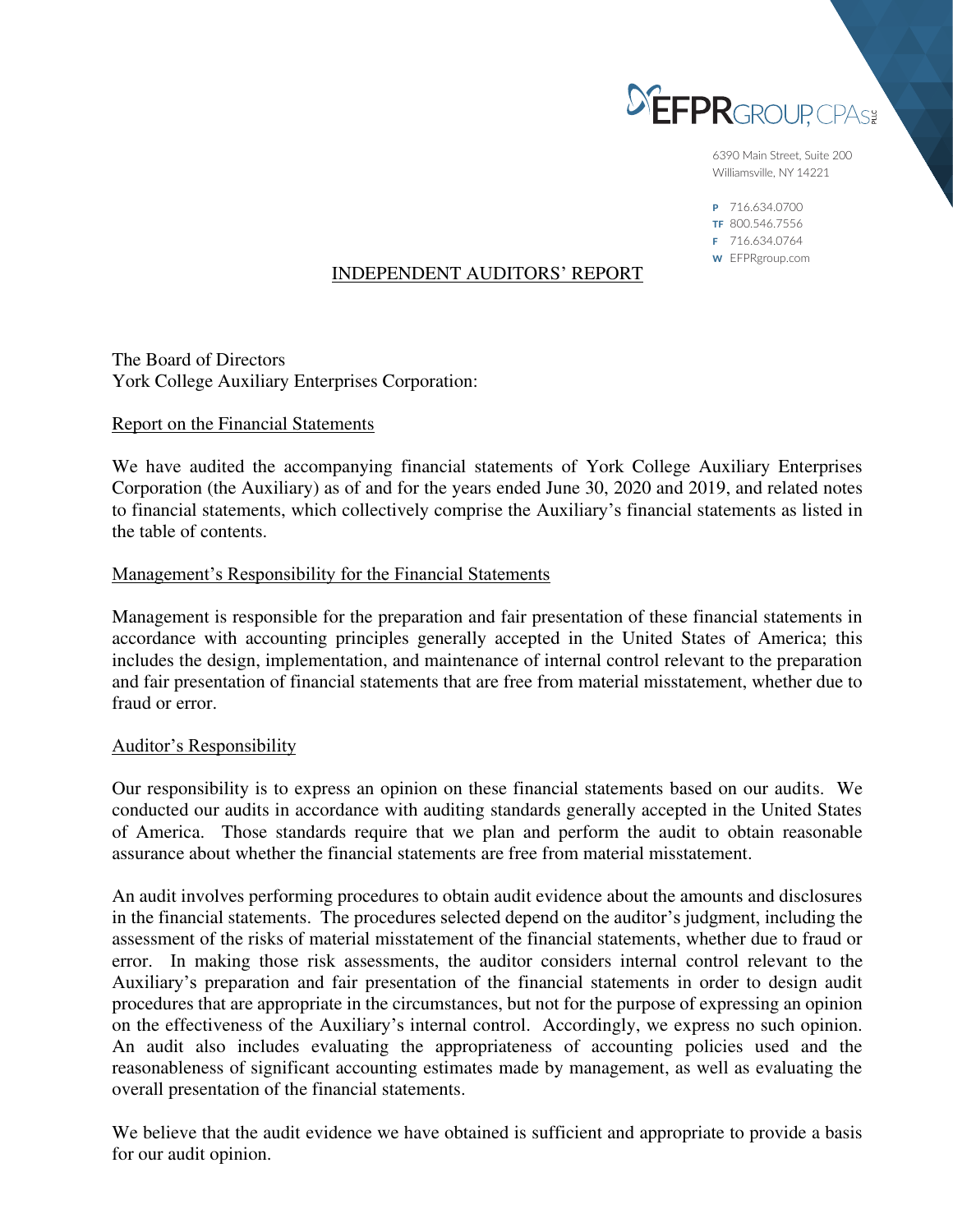# **Opinion**

In our opinion, the financial statements referred to above present fairly, in all material respects, the net position of York College Auxiliary Enterprises Corporation as of June 30, 2020 and 2019, and the respective changes in financial position and cash flows for the years then ended, in accordance with accounting principles generally accepted in the United States of America.

### Other Matter

# Required Supplementary Information

Accounting principles generally accepted in the United States of America require that the management's discussion and analysis on pages 3 through 8 be presented to supplement the basic financial statements. Such information, although not a part of the basic financial statements, is required by the Governmental Accounting Standards Board, who considers it to be an essential part of financial reporting for placing the basic financial statements in an appropriate operational, economic, or historical context. We have applied certain limited procedures to the required supplementary information in accordance with auditing standards generally accepted in the United States of America, which consisted of inquiries of management about the methods of preparing the information and comparing the information for consistency with management's responses to our inquiries, the basic financial statements, and other knowledge we obtained during our audit of the basic financial statements. We do not express an opinion or provide any assurance on the information because the limited procedures do not provide us with sufficient evidence to express an opinion or provide any assurance.

EFPR Group, CPAS, PLLC

Williamsville, New York September 25, 2020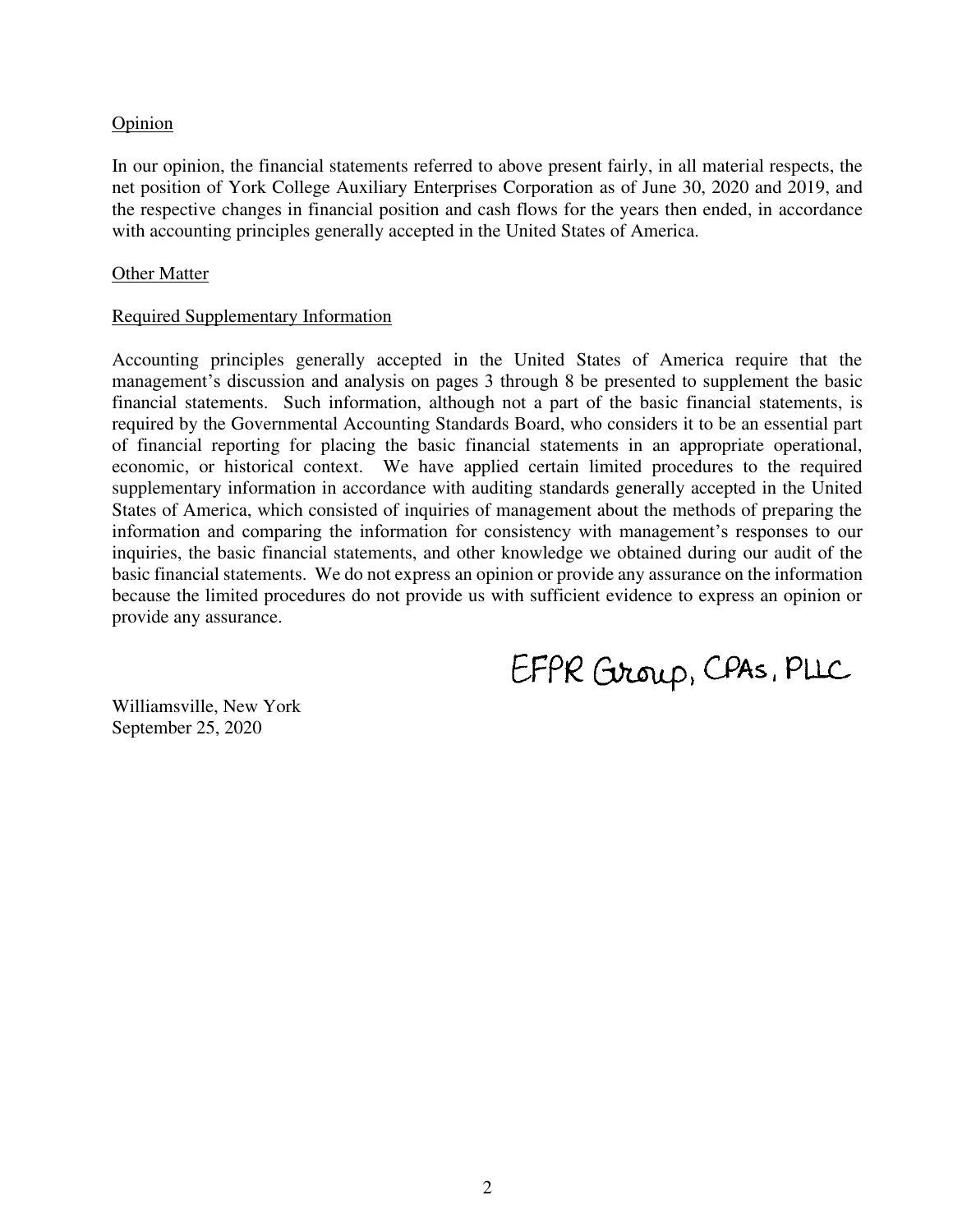Management's Discussion and Analysis

June 30, 2020

The intent of management's discussion and analysis (MD&A) is to provide readers with a comprehensive overview of York College Auxiliary Enterprises Corporation's (the Auxiliary) financial position as of June 30, 2020, and changes in its net position for the year then ended. Since this MD&A is designed to focus on current activities, resulting changes, and currently known facts, it should be read in conjunction with the accompanying audited financial statements and related notes.

# **Financial Highlights**

- The Auxiliary's net position increased by \$74,708 or 45%.
- Operating revenue decreased by \$767,905 or 42%.
- Operating expenses decreased by \$1,123,045 or 53%.

#### **Financial Position**

The Auxiliary's net position, the difference between assets and liabilities, is one way to measure the Auxiliary's financial health. Over time, increases and decreases in the Auxiliary's net position is one indicator of determining the Auxiliary's financial health.

#### **Statements of Net Position**

The following summarizes the Auxiliary's assets, liabilities and net position as of June 30, 2020 and 2019, under the accrual basis of accounting:

|                                  | 2020          | 2019    | Dollar<br>change | Percent<br>change |
|----------------------------------|---------------|---------|------------------|-------------------|
| Assets:                          |               |         |                  |                   |
| Current assets                   | \$<br>276,058 | 413,760 | (137,702)        | (33%)             |
| Noncurrent assets                | 404,662       | 578,623 | (173,961)        | $(30\%)$          |
| Total assets                     | 680,720       | 992,383 | (311, 663)       | (31%)             |
| Liabilities:                     |               |         |                  |                   |
| <b>Current liabilities</b>       | 430,770       | 817,141 | (386, 371)       | (47%)             |
| Noncurrent liabilities           | 10,000        | 10,000  |                  |                   |
| <b>Total liabilities</b>         | 440,770       | 827,141 | (386, 371)       | (47%)             |
| Net position:                    |               |         |                  |                   |
| Net investment in capital assets | 19,371        | 19,962  | (591)            | (3%)              |
| Unrestricted                     | 220,579       | 145,280 | 75,299           | 52%               |
| Total net position               | \$<br>239,950 | 165,242 | 74,708           | 45%               |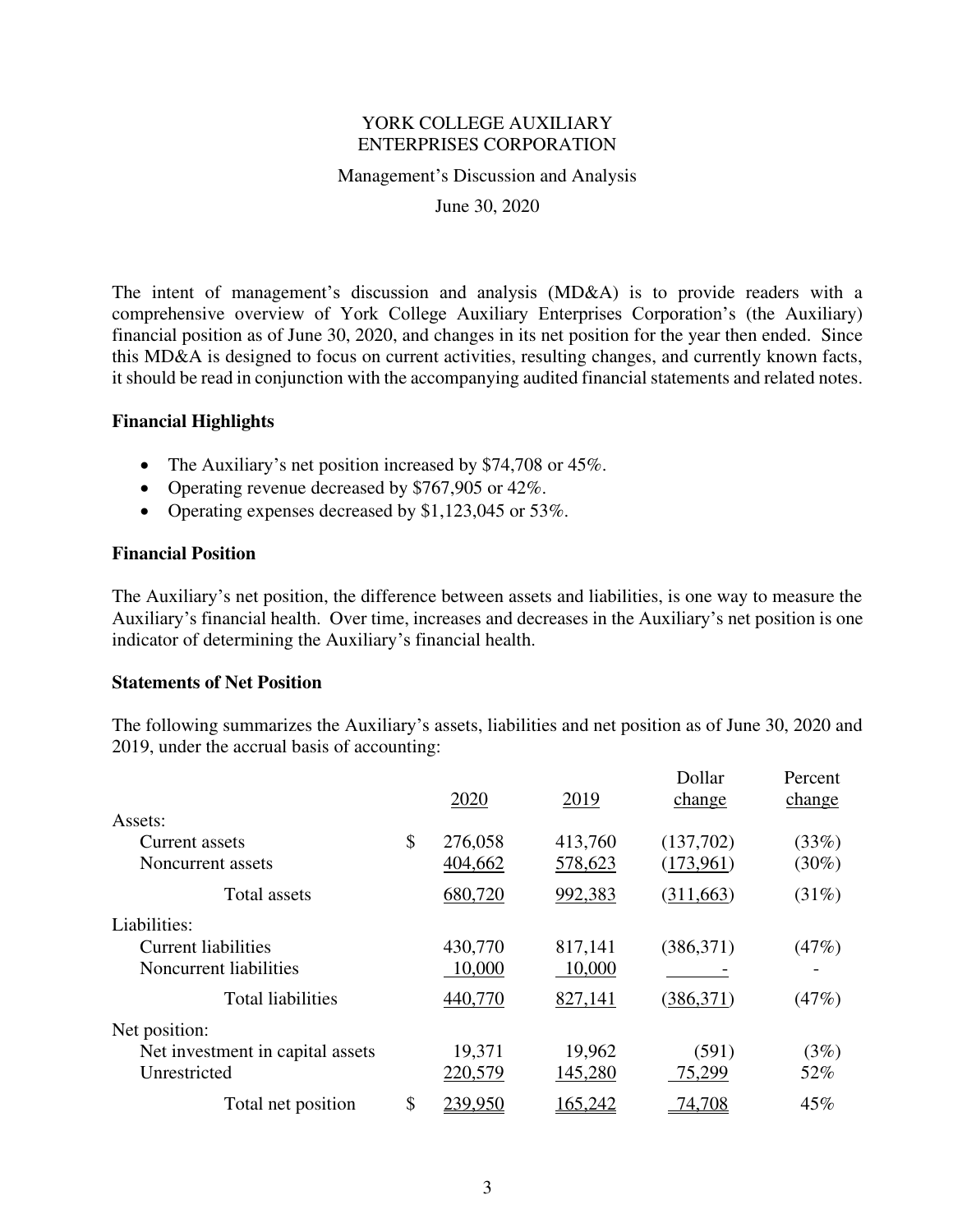# Management's Discussion and Analysis, Continued

At June 30, 2020, the Auxiliary's total assets decreased by \$311,663 or 31%, compared to the previous year. The majority of this variance was related to a decrease in current assets and noncurrent assets of \$137,702 and \$173,961, respectively. Current assets decreased primarily due a reduction of accounts receivable of \$40,373 and of commission receivable of \$93,690. Accounts receivable decreased primarily due to the cancellation of several rentals because of the COVID-19 pandemic. Commission receivables primarily decreased due to the loss of the food service provider as well as a reduction of vending services due to distance learning implemented in the spring semester.

At June 30, 2020, the Auxiliary's total liabilities decreased by \$386,371 or 47%, compared to the previous year. The majority of this variance was related to a decrease in accounts payable and accrued expenses and unearned revenue of \$393,948 and \$36,692, respectively. Accounts payable and accrued expenses primarily decreased due to the reduction of activities in the spring semester because of the COVID-19 pandemic that also affected unearned revenue since social distancing will continue through the fall. These decreases were offset by an increase in the amount due to York College entities of \$44,781 primarily due to late deposits and a timing lag with payments to New York State.

There were no other significant or unexpected changes in the Auxiliary's assets and liabilities.

The following illustrates the Auxiliary's net position at June 30, 2020 and 2019 by category:



**Net Position**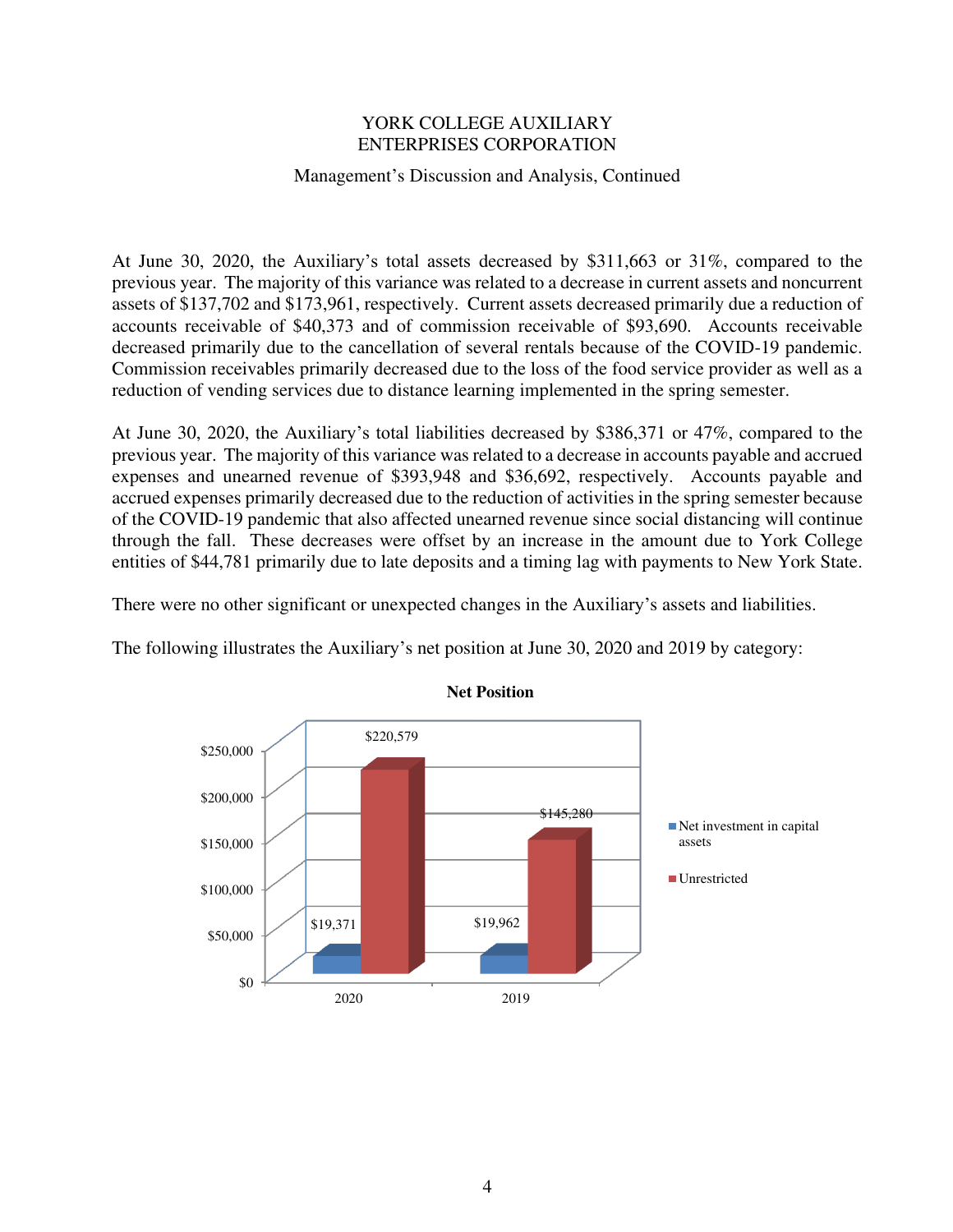### Management's Discussion and Analysis, Continued

### **Statements of Revenue, Expenses and Changes in Net Position**

The statements of revenue, expenses and changes in net position represent the operating results of the Auxiliary, as well as nonoperating revenue and expenses, if any. The major components of revenue and expenses for the years ended June 30, 2020 and 2019 are as follows:

#### **Revenue**

|                            |              |           | Dollar     | Percent  |
|----------------------------|--------------|-----------|------------|----------|
|                            | 2020         | 2019      | change     | change   |
| Operating revenue:         |              |           |            |          |
| Commissions:               |              |           |            |          |
| <b>Bookstore</b>           | \$<br>13,906 | 14,132    | (226)      | $(2\%)$  |
| Food service               | 41,642       | 242,971   | (201, 329) | (83%)    |
| Royalties                  | 42,320       | 42,320    |            |          |
| Rental income              | 238,205      | 592,644   | (354, 439) | $(60\%)$ |
| Copier                     | 4,574        | 1,591     | 2,983      | 187%     |
| Parking fees               | 313,469      | 397,288   | (83, 819)  | (21%)    |
| Donated space and services | 169,900      | 187,277   | (17, 377)  | $(9\%)$  |
| Other                      | 221,026      | 334,724   | (113,698)  | (34%)    |
| Total operating revenue    | 1,045,042    | 1,812,947 | (767, 905) | (42%)    |
| Nonoperating revenue:      |              |           |            |          |
| Investment income          | 17,543       | 31,484    | (13,941)   | (44%)    |
| Contributions              | 49,998       |           | 49,998     | 100%     |
| Total nonoperating revenue | 67,541       | 31,484    | 36,057     | 115%     |
| Total revenue              | \$1,112,583  | 1,844,431 | (731, 848) | $(40\%)$ |

The Auxiliary's total revenue for the year ended June 30, 2020 amounted to \$1,112,583 a decrease of \$731,848 or 40%, compared to the previous year. The major components of this variance were related to decreases in food service, rental income, parking fees and other of \$201,329, \$354,439, \$83,819 and \$113,698, respectively. Food service income decreased due to the loss of the food service provider. Decreases in rental income were primarily due to the mandated practice of social distancing due to COVID-19. Parking fees decreased primarily due to a one time partial refund to students for the spring semester that was approved by the Auxiliary's Board of Directors in consideration of distance learning, and other income decreased primarily due to a loss of vending activity also due to the implementation of distance learning.

Rental income, parking fees and donated space and services represented 21%, 28% and 15% of the total revenue, respectively. Accordingly, the Auxiliary is dependent upon this level of support to carry out its operations.

There were no other significant or unexpected changes in the Auxiliary's revenue.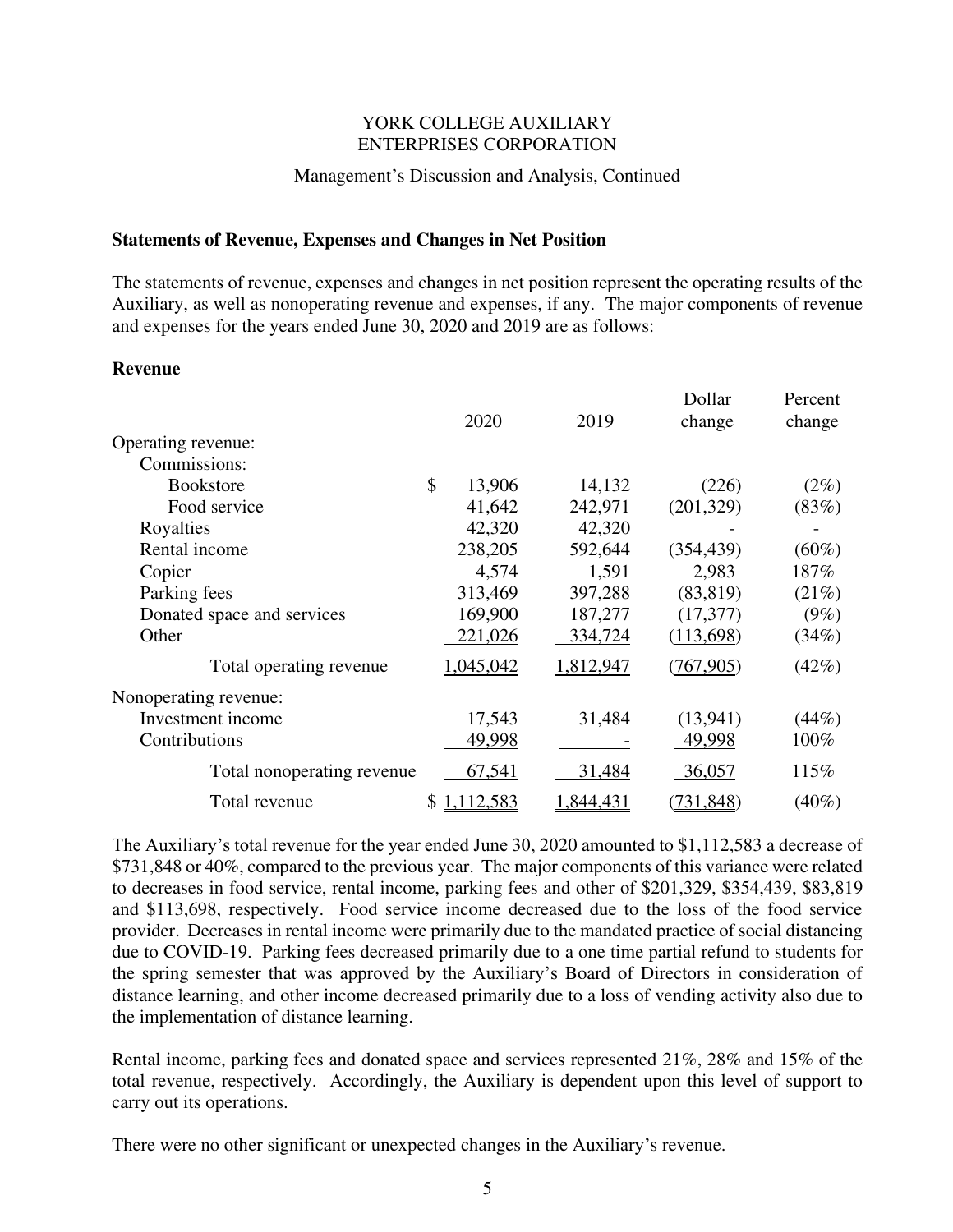# Management's Discussion and Analysis, Continued

The following illustrates the Auxiliary's revenue, by source, for the year ended June 30, 2020:



# **Expenses**

|                                         |               |             |             | Dollar        | Percent |
|-----------------------------------------|---------------|-------------|-------------|---------------|---------|
|                                         |               | <u>2020</u> | <u>2019</u> | change        | change  |
| Operating expenses:                     |               |             |             |               |         |
| Athletics and recreation                | $\mathcal{S}$ | 8,723       | 55,580      | (46, 857)     | (84%)   |
| Graduation/commencement                 |               | 2,155       | 98,033      | (95, 878)     | (98%)   |
| Career services                         |               | 3,689       | 3,500       | 189           | $5\%$   |
| Fine arts                               |               | 8,778       | 9,967       | (1,189)       | (12%)   |
| Undergraduate research                  |               | 2,411       | 6,706       | (4,295)       | (64%)   |
| VITA program                            |               | 477         | 4,486       | (4,009)       | (89%)   |
| Arts and science expo                   |               | 4,802       |             | 4,802         | 100%    |
| Recruitment and advertising             |               | 8,447       | 17,192      | (8,745)       | (51%)   |
| <b>Facility rentals</b>                 |               | 173,665     | 235,072     | (61, 407)     | (26%)   |
| Parking                                 |               | 210,496     | 287,223     | (76, 727)     | (27%)   |
| Performing arts                         |               | 211,936     | 241,331     | (29, 395)     | (12%)   |
| Other                                   |               | 5,165       | 69,363      | (64, 198)     | (93%)   |
| Management and general                  |               | 334,399     | 1,068,800   | (734, 401)    | (69%)   |
| Depreciation                            |               | 591         | 22,152      | (21,561)      | (97%)   |
| Bad debt                                |               | 20,626      |             | 20,626        | $100\%$ |
| Total operating expenses                |               | 996,360     | 2,119,405   | (1,123,045)   | (53%)   |
| Nonoperating expenses - College support |               | 41,515      | 38,403      | 3,112         | $8\%$   |
| Total expenses                          |               | \$1,037,875 | 2,157,808   | (1, 119, 933) | (52%)   |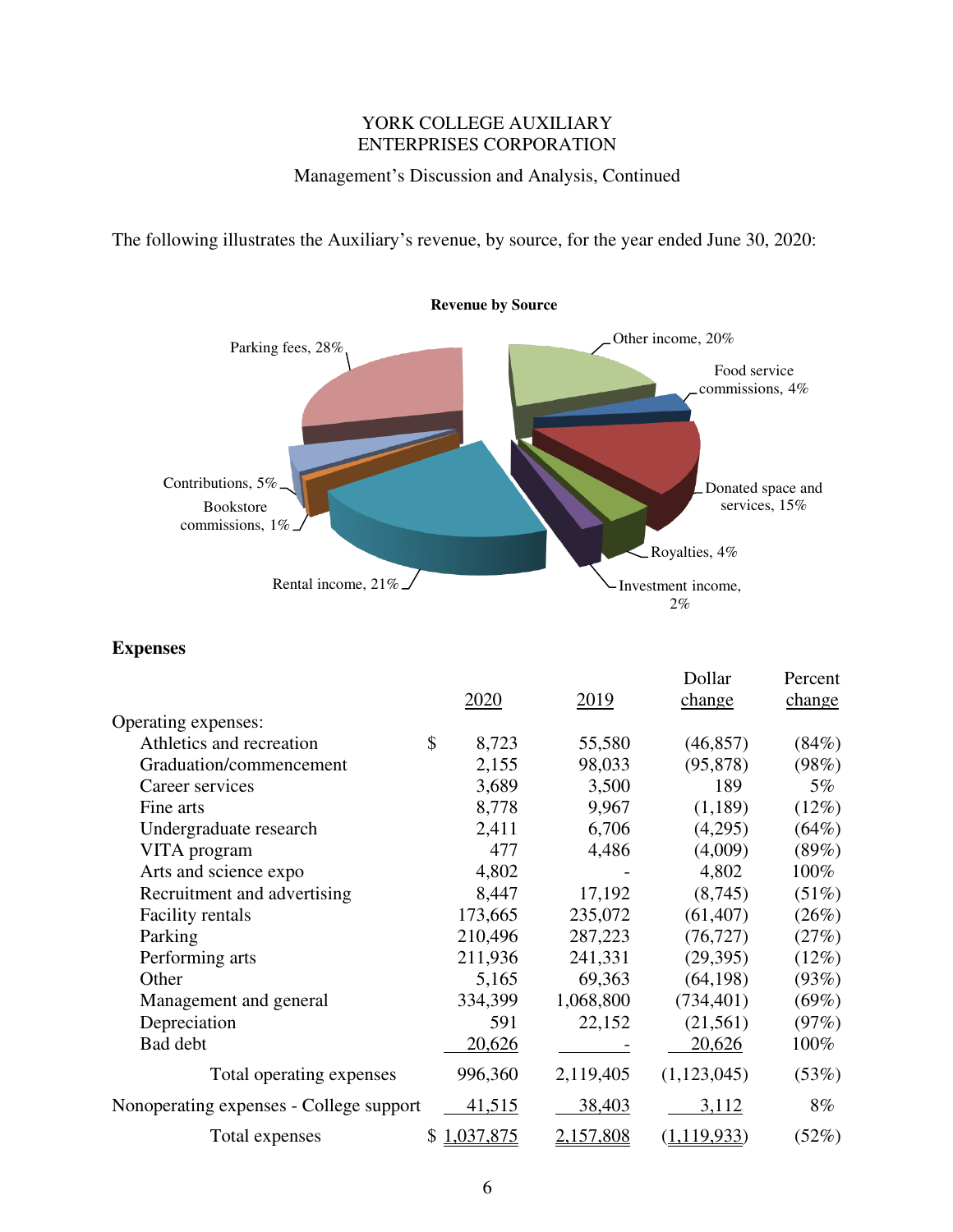### Management's Discussion and Analysis, Continued

Total expenses for the year ended June 30, 2020 amounted to \$1,037,875, a decrease of \$1,119,933 or 52%, compared to the previous year. The major components of this variance were related to decreases in graduation/commencement, facility rentals, parking and management and general of \$95,878, \$61,407, \$76,727 and \$734,401, respectively. Graduation/commencement, facility rentals and parking largely decreased due to COVID-19 and the implementation of social distancing which cancelled events and initiated remote learning in the spring semester. In addition, management and general decreased primarily due to the loss of the food service provider to whom the Corporation was paying management fees in fiscal year 2019.

There were no other significant or unexpected changes in the Auxiliary's expenses.

The following illustrates the Auxiliary's expenses, by category, for the year ended June 30, 2020:

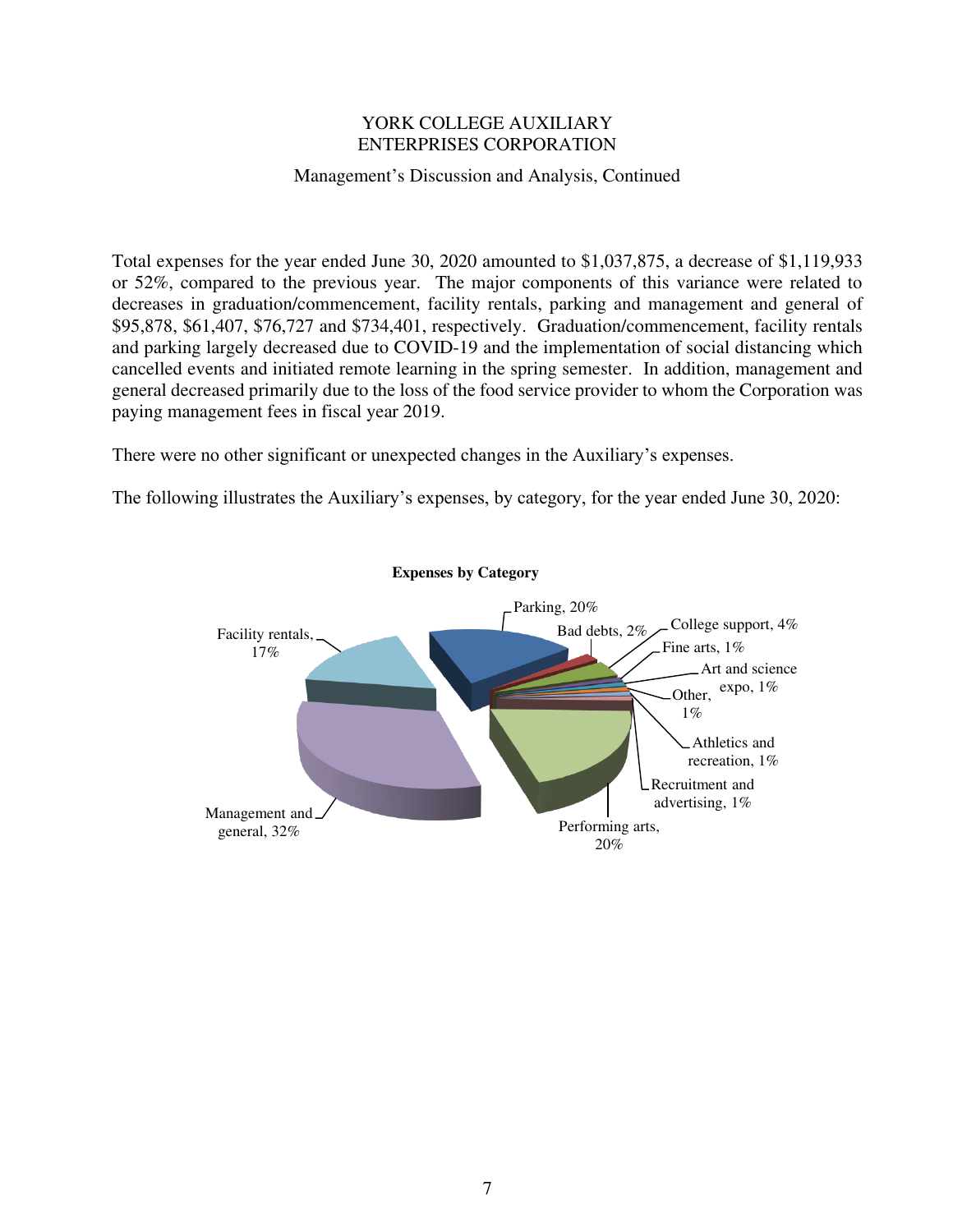### Management's Discussion and Analysis, Continued

### **Cash Flows**

The statement of cash flows provides information about cash receipts and cash payments during the year. This statement assists users to assess the Auxiliary's ability to generate net cash flows, meet its obligations as they come due, and its dependency on external financing. The following summarizes the Auxiliary's cash flows for the year ended June 30, 2020:



# **Economic Factors That May Affect the Future**

There are no known economic factors that may influence the future, with the exception of student enrollment, which directly relates to the amount of revenue earned, as well as related expenses incurred, and COVID-19 whose effect is not presently determinable.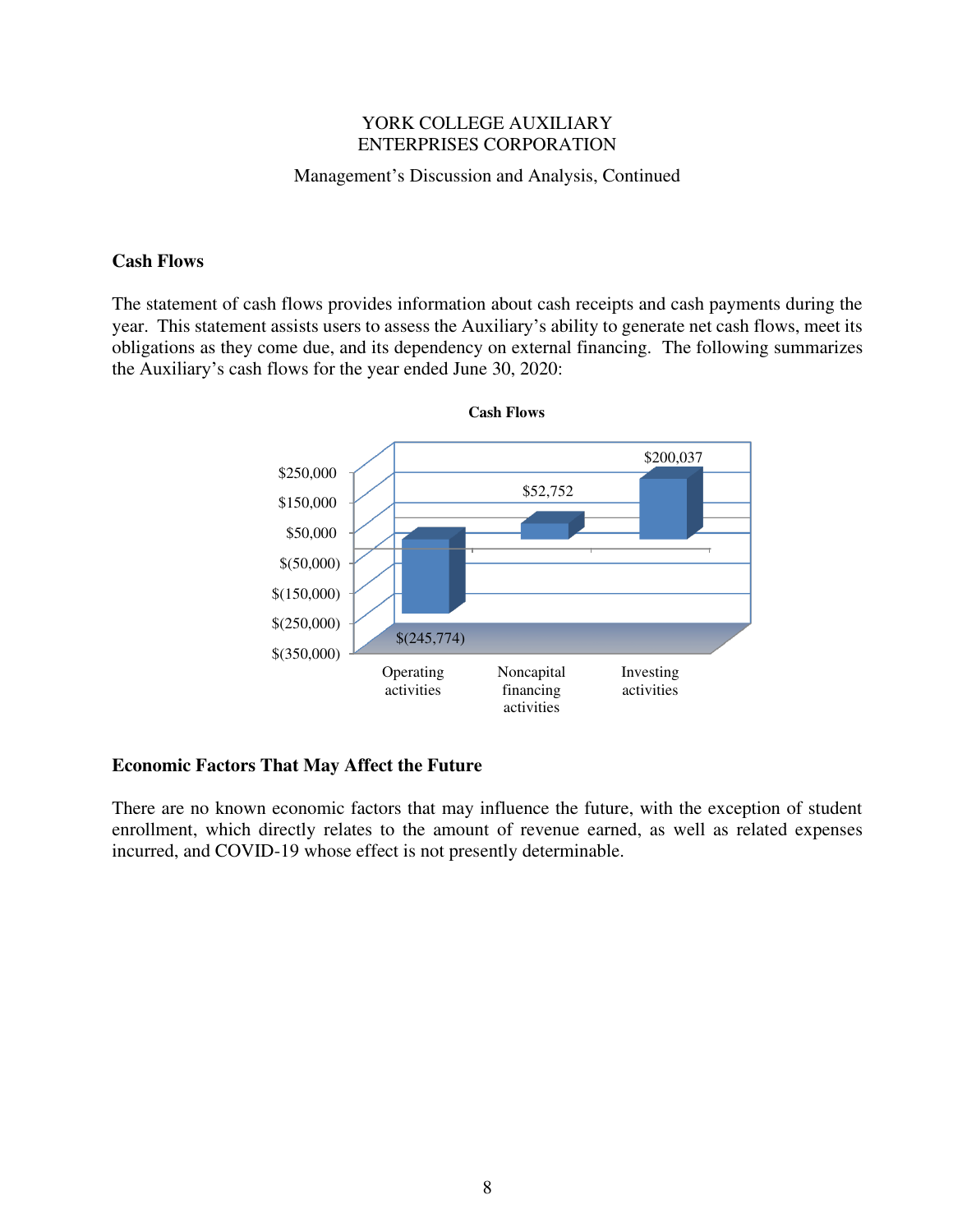# YORK COLLEGE AUXILIARY Statements of Net Position June 30, 2020 and 2019 ENTERPRISES CORPORATION

| Assets                                    | 2020          | 2019    |
|-------------------------------------------|---------------|---------|
| Current assets:                           |               |         |
| Cash and equivalents                      | \$<br>78,498  | 71,483  |
| Accounts receivable                       | 123,013       | 163,386 |
| Commissions receivable                    | 46,601        | 140,291 |
| Prepaid expenses                          | 7,667         | 9,197   |
| Investments, short-term                   | 20,279        | 29,403  |
| Total current assets                      | 276,058       | 413,760 |
| Noncurrent assets:                        |               |         |
| Investments, long-term                    | 385,291       | 558,661 |
| Capital assets, net                       | 19,371        | 19,962  |
| Total noncurrent assets                   | 404,662       | 578,623 |
| <b>Total assets</b>                       | 680,720       | 992,383 |
| Liabilities                               |               |         |
| Current liabilities:                      |               |         |
| Accounts payable and accrued expenses     | 79,182        | 473,130 |
| Unearned revenue                          | 4,468         | 41,160  |
| Due to York College entities              | 113,849       | 69,068  |
| Deposits held in custody for others, net  | 233,271       | 233,783 |
| Total current liabilities                 | 430,770       | 817,141 |
| Noncurrent liabilities - security deposit | 10,000        | 10,000  |
| <b>Total liabilities</b>                  | 440,770       | 827,141 |
| Net Position                              |               |         |
| Net investment in capital assets          | 19,371        | 19,962  |
| Unrestricted                              | 220,579       | 145,280 |
| Total net position                        | \$<br>239,950 | 165,242 |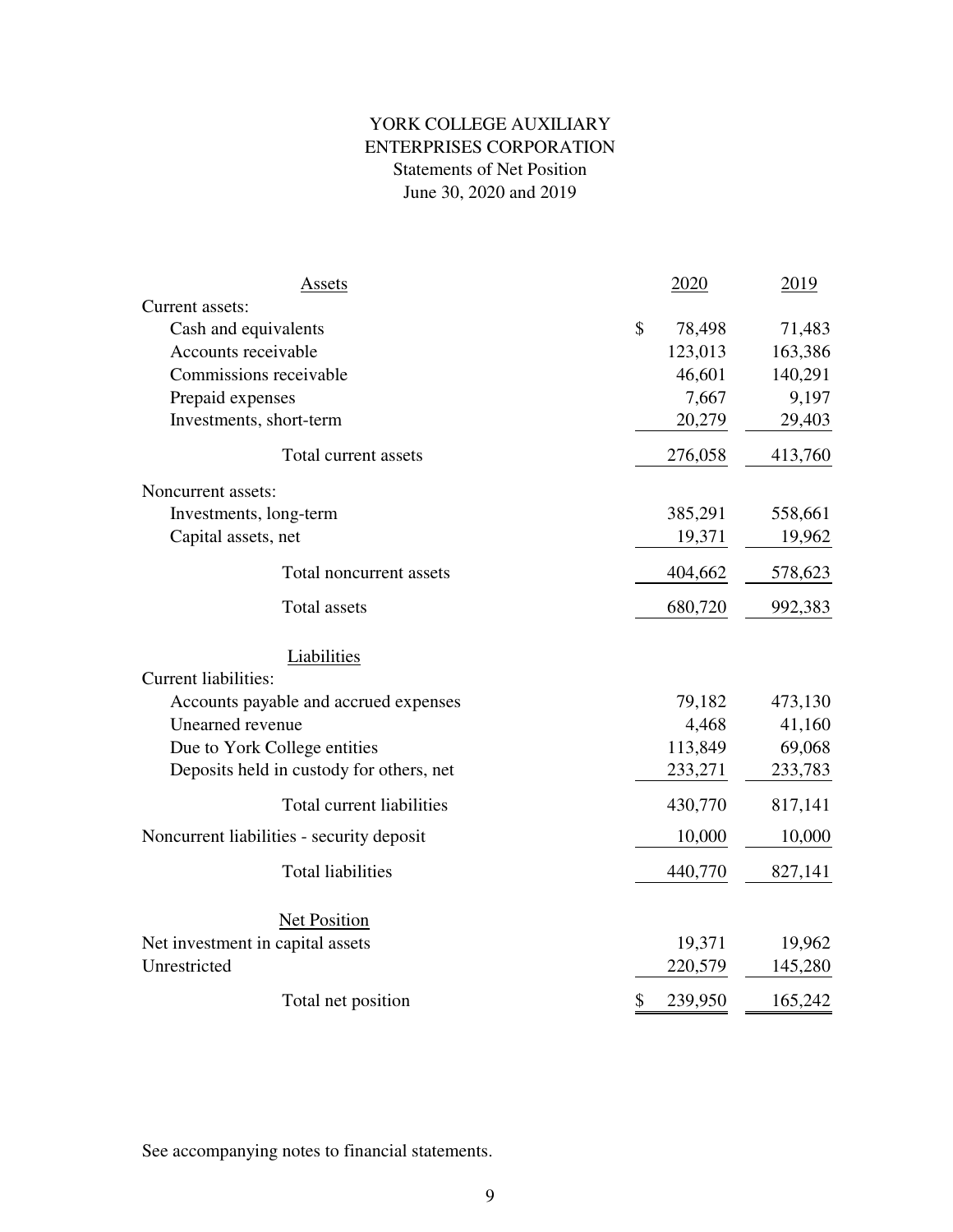# ENTERPRISES CORPORATION YORK COLLEGE AUXILIARY

# Statements of Revenue, Expenses and Changes in Net Position Years ended June 30, 2020 and 2019

|                                       | 2020          | 2019       |
|---------------------------------------|---------------|------------|
| Operating revenue:                    |               |            |
| Commissions:                          |               |            |
| <b>Bookstore</b>                      | \$<br>13,906  | 14,132     |
| Food service                          | 41,642        | 242,971    |
| Royalties                             | 42,320        | 42,320     |
| Rental income                         | 238,205       | 592,644    |
| Copier                                | 4,574         | 1,591      |
| Parking fees                          | 313,469       | 397,288    |
| Donated space and services            | 169,900       | 187,277    |
| Other                                 | 221,026       | 334,724    |
| Total operating revenue               | 1,045,042     | 1,812,947  |
| Operating expenses:                   |               |            |
| Athletics and recreation              | 8,723         | 55,580     |
| Graduation/commencement               | 2,155         | 98,033     |
| Career services                       | 3,689         | 3,500      |
| Fine arts                             | 8,778         | 9,967      |
| Undergraduate research                | 2,411         | 6,706      |
| VITA program                          | 477           | 4,486      |
| Arts and science expo                 | 4,802         |            |
| Recruitment and advertising           | 8,447         | 17,192     |
| Facility rentals                      | 173,665       | 235,072    |
| Parking                               | 210,496       | 287,223    |
| Performing arts                       | 211,936       | 241,331    |
| Other                                 | 5,165         | 69,363     |
| Management and general                | 334,399       | 1,068,800  |
| Depreciation                          | 591           | 22,152     |
| <b>Bad</b> debts                      | 20,626        |            |
| Total operating expenses              | 996,360       | 2,119,405  |
| Gain (loss) from operations           | 48,682        | (306, 458) |
| Nonoperating revenue (expenses):      |               |            |
| Investment income                     | 17,543        | 31,484     |
| Contributions                         | 49,998        |            |
| College support                       | (41,515)      | (38, 403)  |
| Total nonoperating revenue (expenses) | 26,026        | (6,919)    |
| Change in net position                | 74,708        | (313,377)  |
| Net position at beginning of year     | 165,242       | 478,619    |
| Net position at end of year           | \$<br>239,950 | 165,242    |
|                                       |               |            |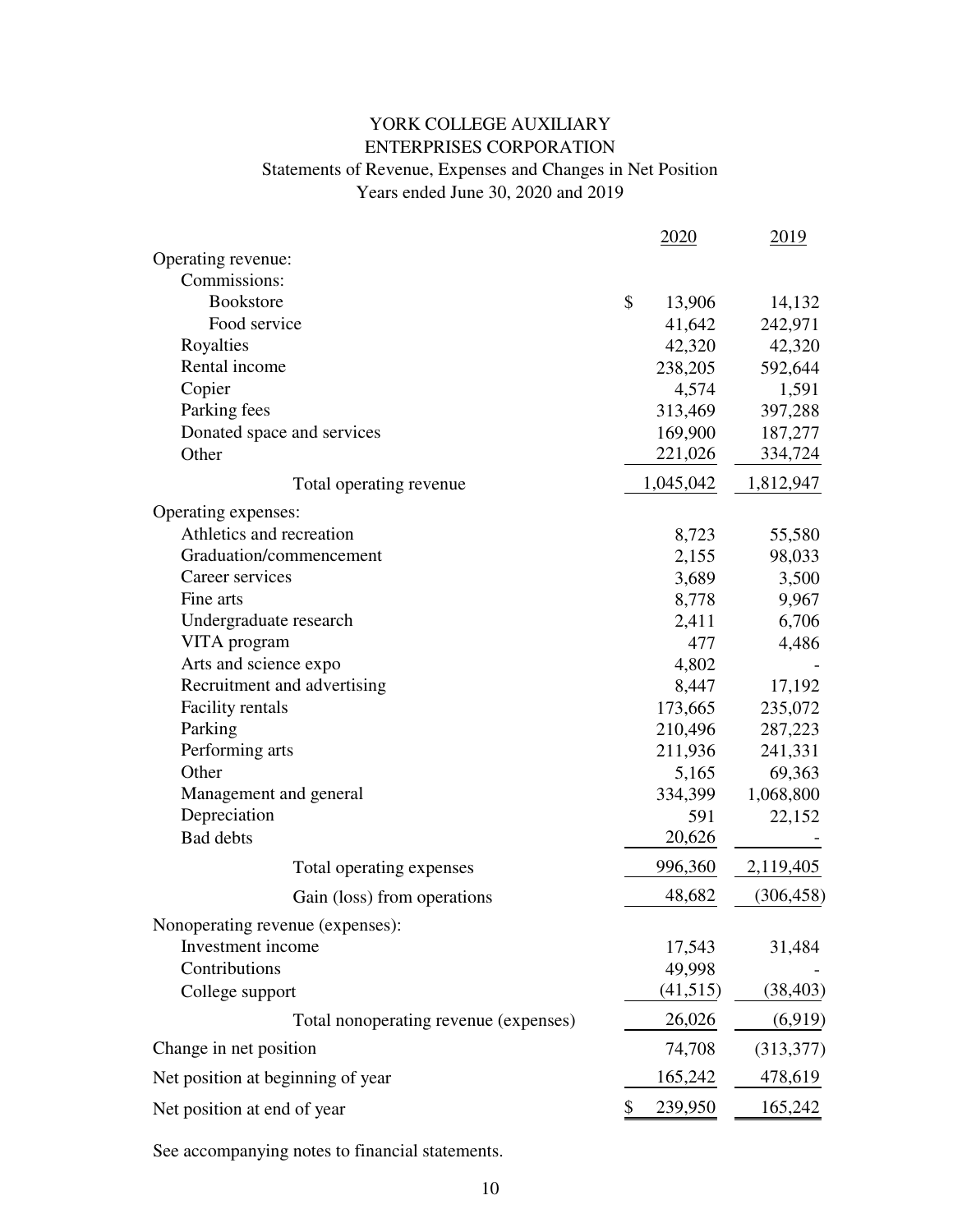# YORK COLLEGE AUXILIARY ENTERPRISES CORPORATION Statements of Cash Flows Years ended June 30, 2020 and 2019

|                                                            | 2020         | 2019        |
|------------------------------------------------------------|--------------|-------------|
| Cash flows from operating activities:                      |              |             |
| Cash receipts from:                                        |              |             |
| Bookstore commissions                                      | \$<br>13,906 | 14,132      |
| Food service commissions                                   | 135,332      | 130,845     |
| Rental income                                              | 171,759      | 610,615     |
| Copier                                                     | 4,574        | 1,591       |
| Parking fees                                               | 313,469      | 397,288     |
| Other                                                      | 312,847      | 349,407     |
| Cash payments to/for:                                      |              |             |
| Employees' salaries and benefits                           | (655,806)    | (679, 349)  |
| Services                                                   | (25, 871)    | (248, 811)  |
| Vendors                                                    | (515,984)    | (746, 368)  |
| Net cash used in operating activities                      | (245, 774)   | (170, 650)  |
| Cash flows from noncapital financing activities:           |              |             |
| Increase (decrease) in due to York College entities        | 44,781       | (295, 645)  |
| Increase (decrease) in deposits held in custody for others | (512)        | 8,459       |
| Contributions                                              | 49,998       |             |
| College support                                            | (41, 515)    | (38, 403)   |
| Net cash provided by (used in) noncapital                  |              |             |
| financing activities                                       | 52,752       | (325,589)   |
| Cash flows from investing activities:                      |              |             |
| Interest and dividends                                     | 37           | 154         |
| Proceeds from sales of investments                         | 200,000      |             |
| Net cash provided by investing activities                  | 200,037      | 154         |
| Net change in cash and equivalents                         | 7,015        | (496,085)   |
| Cash and equivalents at beginning of year                  | 71,483       | 567,568     |
| Cash and equivalents at end of year                        | \$<br>78,498 | 71,483      |
|                                                            |              | (Continued) |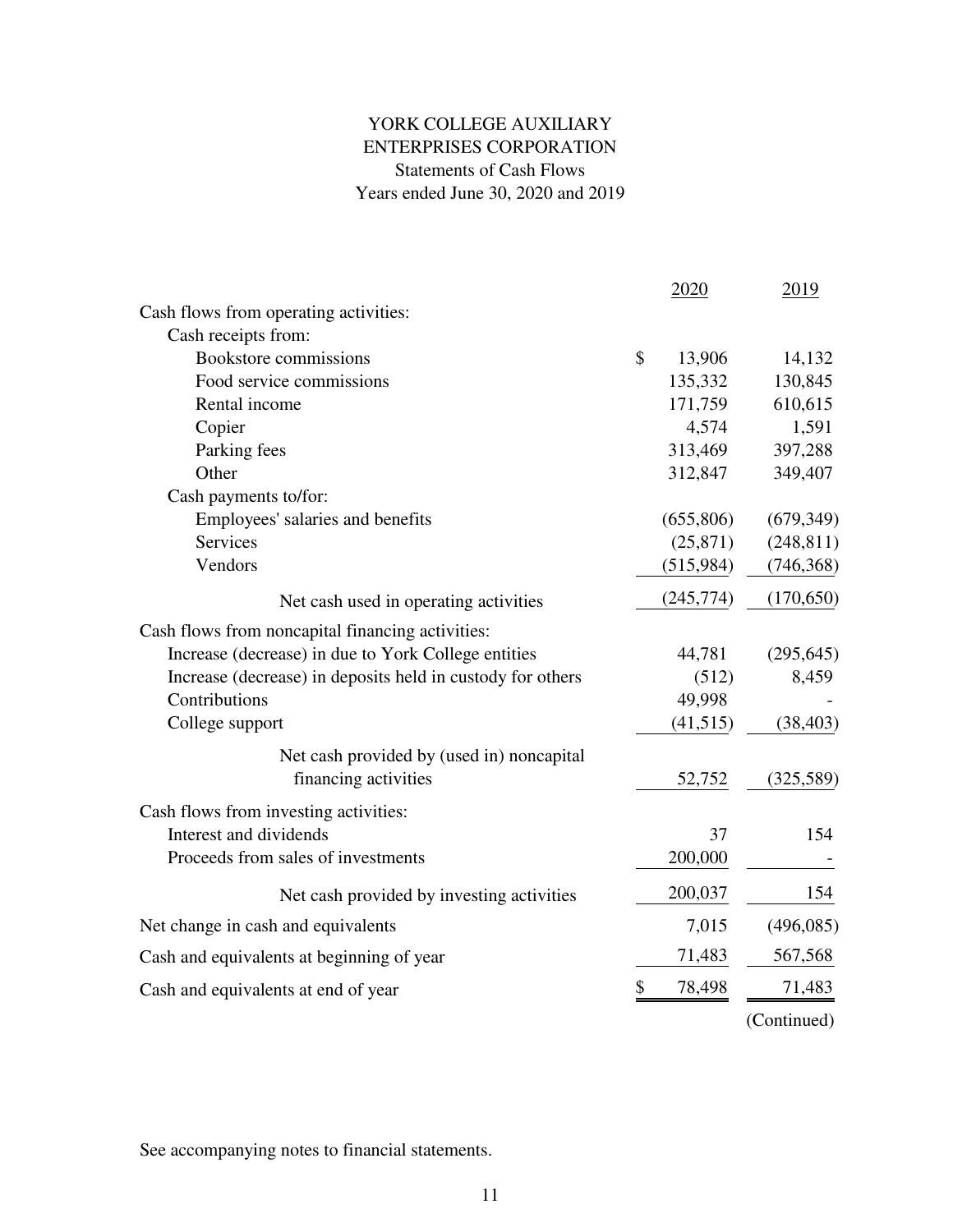# YORK COLLEGE AUXILIARY ENTERPRISES CORPORATION Statements of Cash Flows, Continued

|                                                        | 2020         | 2019       |
|--------------------------------------------------------|--------------|------------|
| Reconciliation of loss from operations to net cash     |              |            |
| used in operating activities:                          |              |            |
| Income (loss) from operations                          | \$<br>48,682 | (306, 458) |
| Adjustments to reconcile income (loss) from operations |              |            |
| to net cash used in operating activities:              |              |            |
| Depreciation                                           | 591          | 22,152     |
| Changes in:                                            |              |            |
| Accounts receivable                                    | 40,373       | (51, 530)  |
| Commissions receivable                                 | 93,690       | (92, 359)  |
| Prepaid expenses                                       | 1,530        | 172        |
| Accounts payable and accrued expenses                  | (393, 948)   | 235,276    |
| Unearned revenue                                       | (36,692)     | 22,097     |
| Net cash used in operating activities                  | (245,774)    | (170, 650) |
|                                                        |              |            |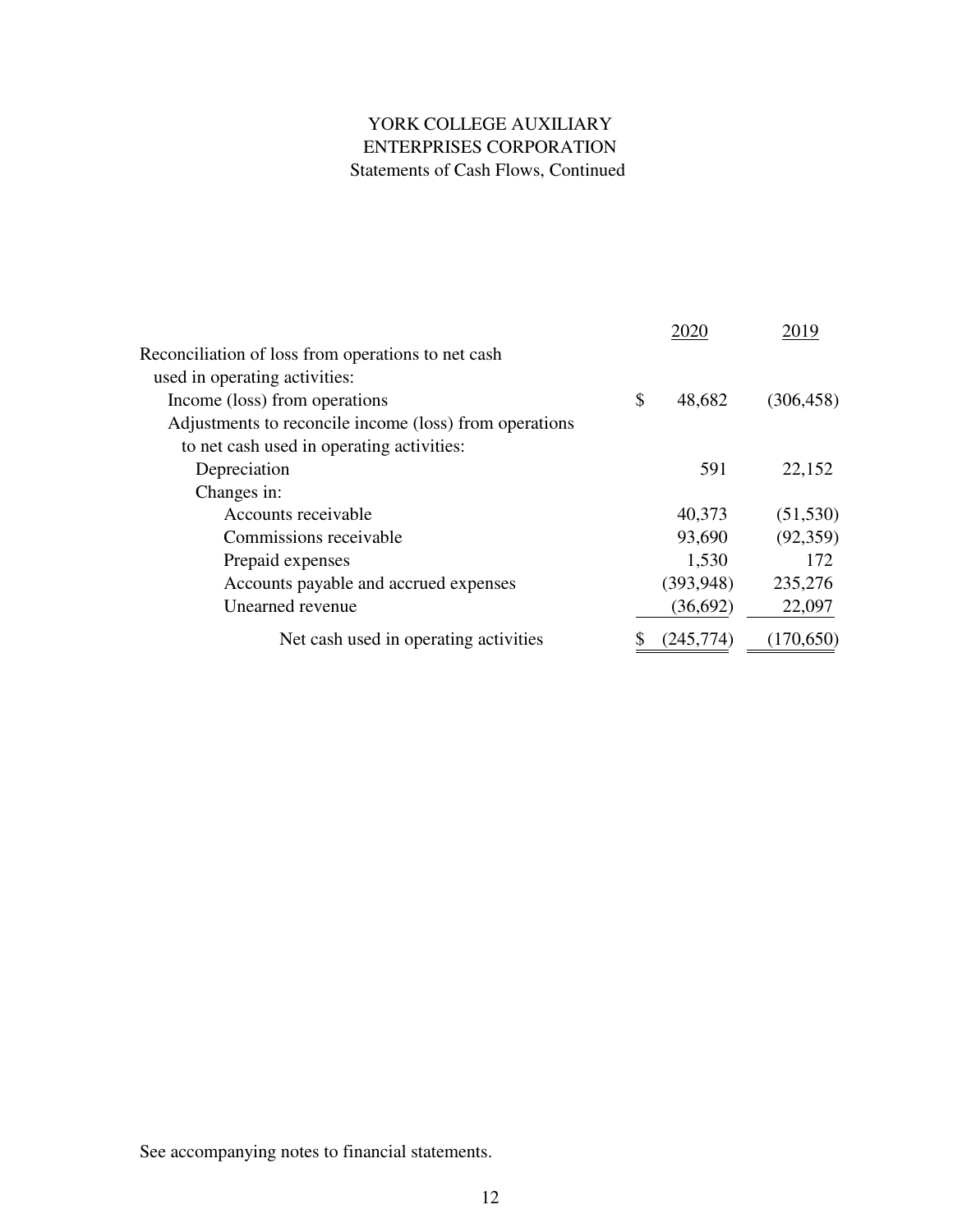Notes to Financial Statements

June 30, 2020 and 2019

### (1) Nature of Organization

 The York College Auxiliary Enterprises Corporation (the Auxiliary) is a nonprofit entity created to support certain activities and provide facilities and auxiliary services for the benefit of the campus community of York College (the College) of the City University of New York (CUNY or the University).

### (2) Summary of Significant Accounting Policies

- (a) Basis of Accounting
	- The Auxiliary's accounting policies conform to accounting principles generally accepted in the United States of America (GAAP) and applicable Governmental Accounting Standards Board (GASB) pronouncements.
	- For financial reporting purposes, the Auxiliary is considered to be a special-purpose entity engaged only in business-type activities. GASB defines business-type activities as activities financed in whole or in part by fees charged to external parties for goods or services. Accordingly, the accompanying financial statements have been prepared using the economic resources measurement focus and the accrual basis of accounting in accordance with GAAP, as prescribed by GASB. For financial reporting purposes, the Auxiliary is also considered to be a discretely presented component unit of the University, as defined by GASB.

# (b) Net Position

The Auxiliary's resources are classified into the following net position categories:

- Net investment in capital assets Capital assets, net of accumulated depreciation and outstanding principal balances of debt, if any, attributable to the acquisition, construction, or improvement of those assets.
- Restricted non-expendable Net position subject to externally imposed stipulations requiring the Auxiliary to maintain them in perpetuity.
- Restricted expendable Net position whose use is subject to externally imposed stipulations that can be fulfilled by the actions of the Auxiliary or the passage of time.
- Unrestricted All other net position, including net position designated by actions, if any, of the Auxiliary's Board of Directors.

At June 30, 2020 and 2019, the Auxiliary had no restricted net position.

(c) Cash and Equivalents

 Cash and equivalents are comprised of highly liquid instruments with original maturities of 90 days or less.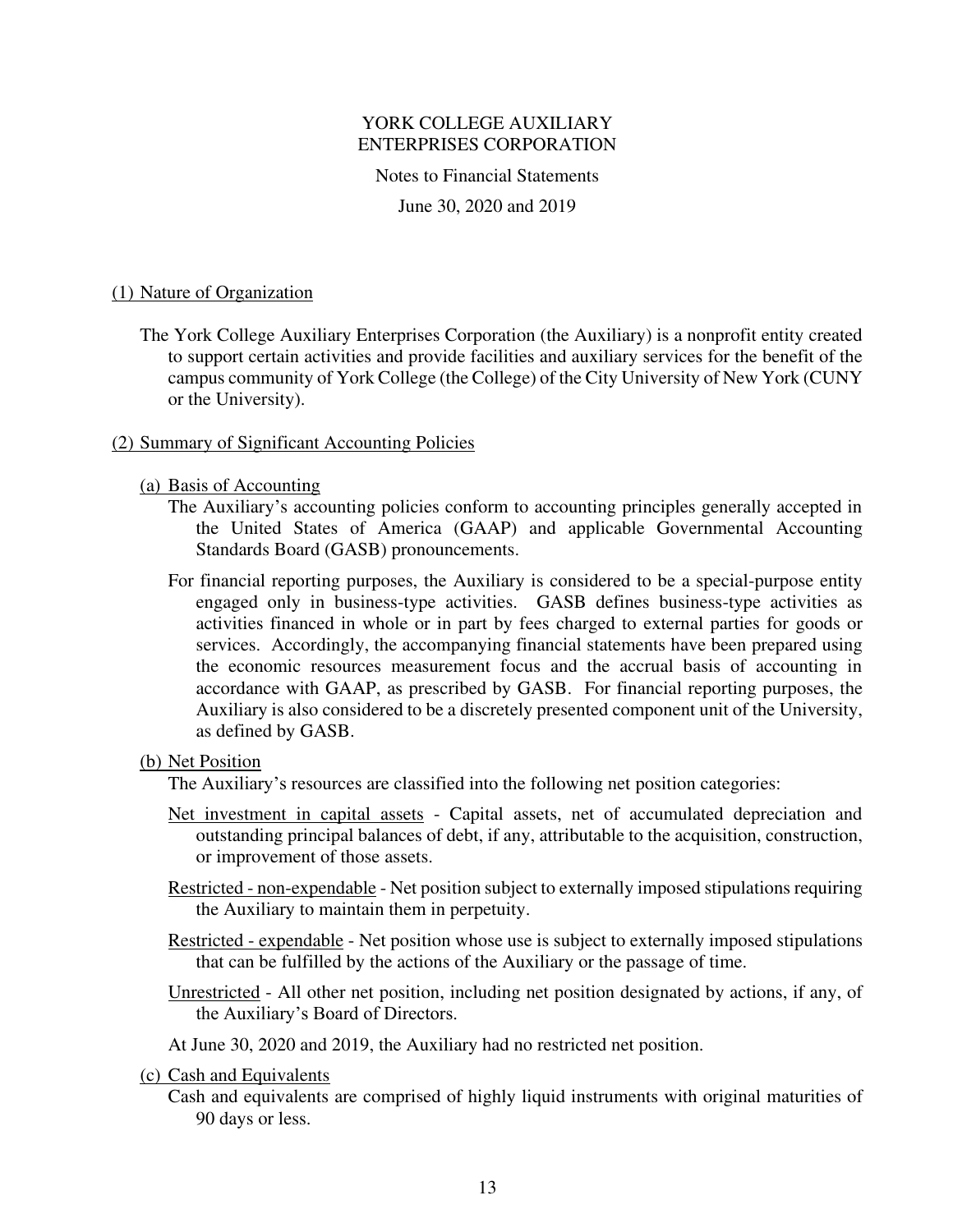### Notes to Financial Statements, Continued

# (2) Summary of Significant Accounting Policies, Continued

### (d) Receivables

 Receivables are charged to bad debt expense when they are determined to be uncollectible based upon a periodic review of the accounts by management. Accounting principles generally accepted in the United States of America require that the allowance method be used to recognize bad debts; however, the effect of using the direct write-off method is not materially different from the results that would have been obtained under the allowance method.

# (e) Investments

 The Auxiliary has investments held by CUNY in an investment pool which is under the control of the Committee on Fiscal Affairs of the Board of Trustees of CUNY (the Committee) totaling \$405,570 and \$588,064 at June 30, 2020 and 2019, respectively. Several investment advisory firms are engaged to assist the Committee in its Investment Pool portfolio management, which is comprised of cash and cash equivalents, corporate bonds, equities, mutual funds, U.S. agency mortgage-backed securities, U.S. government bonds and foreign bonds. Realized and unrealized gains and losses are included in the statements of revenue, expenses and changes in net position.

# (f) Fair Value Measurements and Disclosures

- A framework has been established for measuring fair value. That framework provides a fair value hierarchy that prioritizes the inputs to valuation techniques used to measure fair value. The hierarchy gives the highest priority to unadjusted quoted prices in active markets for identical assets or liabilities (Level 1 measurements) and the lowest priority to unobservable inputs (Level 3 measurements). The three levels of the fair value hierarchy are described below:
	- Level 1 Inputs to the valuation methodology are unadjusted quoted prices for identical assets or liabilities in active markets that the Auxiliary has the ability to access.
	- Level 2 Inputs to the valuation methodology include:
		- Quoted prices for similar assets or liabilities in active markets;
		- Quoted prices for identical or similar assets or liabilities in inactive markets;
		- Inputs other than quoted prices that are observable for the assets or liability; and
		- Inputs that are derived principally from or corroborated by observable market data by correlation or other means.
	- Level 3 Inputs to the valuation methodology are unobservable and significant to the fair value measurement.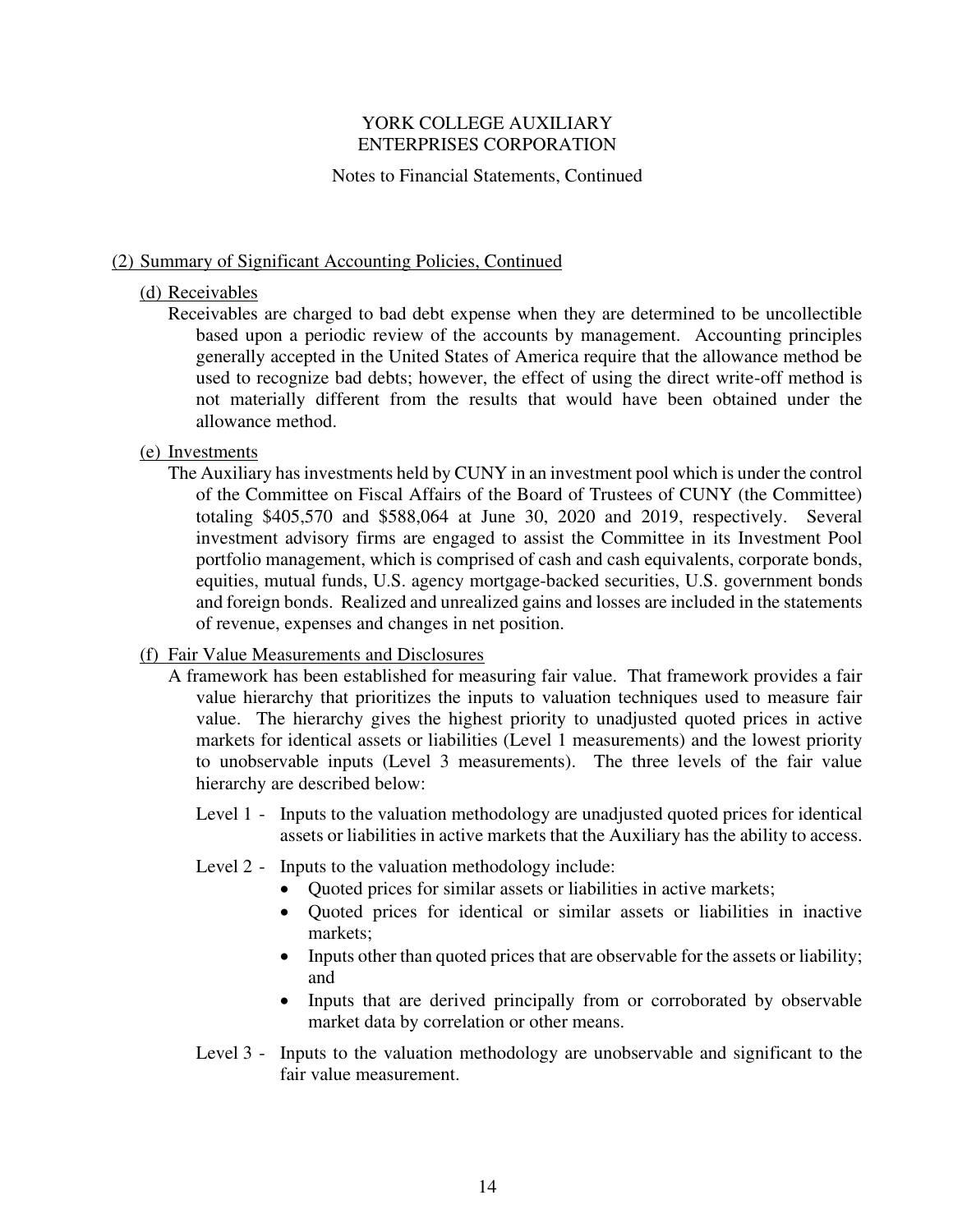### Notes to Financial Statements, Continued

### (2) Summary of Significant Accounting Policies, Continued

### (f) Fair Value Measurements and Disclosures, Continued

- The asset's or liability's fair value measurement level within the fair value hierarchy is based on the lowest level of any input that is significant to the fair value measurement. Valuation techniques used need to maximize the use of observable inputs and minimize the use of unobservable inputs. There have been no changes in the methodologies used at June 30, 2020.
- The methods described above may produce a fair value calculation that may not be indicative of net realizable value or reflective of future fair values. Furthermore, while the Auxiliary believes its valuation methods are appropriate and consistent with other market participants, the use of different methodologies or assumptions to determine the fair value of certain financial instruments could result in a different fair value measurement at the reporting date.

### (g) Capital Assets

 Capital assets are stated at cost at the date of acquisition or fair value at the date of contribution, if donated. In accordance with the Auxiliary's capital asset policy, capital assets are defined as any asset with a useful life of at least two years and a cost or value at the time of receipt of \$5,000 or more for all equipment; and \$25,000 or more for building improvements. Depreciation is computed using the straight-line method over the estimated useful life of the asset and is not allocated to the functional expense categories. The estimated useful life of furniture, fixtures and equipment is five years. The estimated useful life of building improvements is the lesser of the projected life or 25 years.

### (h) Revenue Recognition

 Operating revenue is recognized in the period earned and are primarily derived from agreements with third-party vendors that provide bookstore, cafeteria, vending, copier, facility rental and other services. Fees that are collected prior to year-end, if any, relating to the subsequent year are recorded as unearned revenue.

#### (i) Donated Space and Services

 The Auxiliary operates on the campus of the College and, utilizes office space and certain services made available to it. The cost savings associated with such arrangements are recorded as donated space and services and are recognized as revenue and expenses in the accompanying financial statements based on the fair value of such services (note 8).

# (j) Functional Expenses

 The costs of providing the various programs and other activities have been summarized on a functional basis in the statements of revenue, expenses and changes in net position. Accordingly, certain costs have been allocated among the programs and supporting services benefited.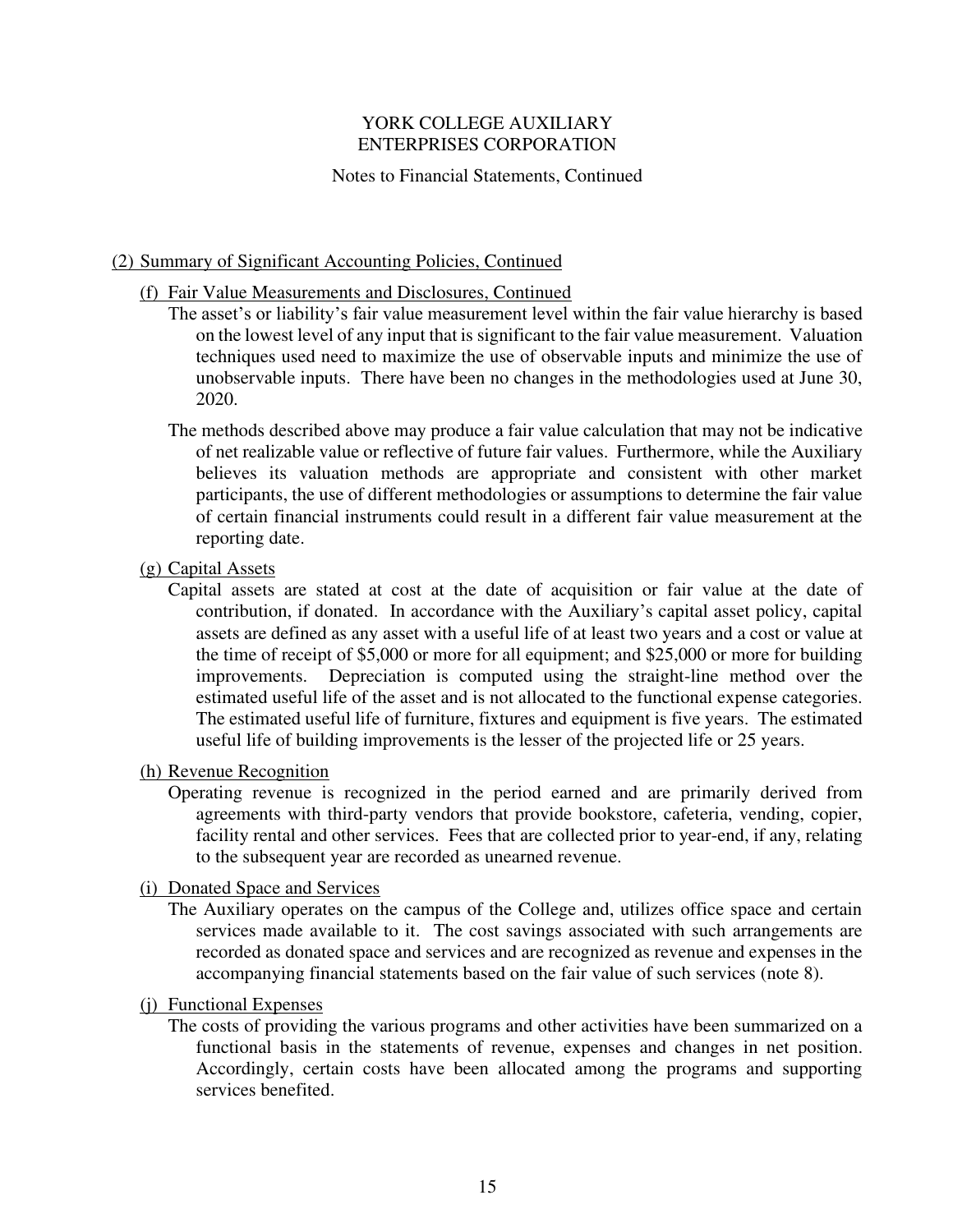### Notes to Financial Statements, Continued

### (2) Summary of Significant Accounting Policies, Continued

#### (k) Use of Estimates

 The preparation of financial statements in accordance with GAAP requires management to make estimates and judgments that affect the reported amounts of assets and liabilities and disclosures of contingent assets and liabilities at the date of the financial statements and the reported amounts of revenue and expenses during the reporting period. Actual results could differ from those estimates.

### (l) Commissions

 Bookstore, cafeteria and vending commissions represent income earned under contracts with third-party vendors who operate and maintain the campus bookstore, cafeteria, and vending services, respectively.

#### (m) Subsequent Events

- The Auxiliary has evaluated subsequent events through the date of the report which is the date the financial statements were available to be issued.
- The United States is presently in the midst of a national health emergency related to the COVID-19 virus. The overall consequences of the COVID-19 on a national, regional and local level are unknown, but has the potential to result in a significant economic impact. The impact of this situation on the Auxiliary and its future results and financial position is not presently determinable.

#### (n) Income Taxes

The Auxiliary is exempt from income taxes under Section  $501(c)(3)$  of the Internal Revenue Code (the Code), therefore, no provision for income taxes is reflected in the financial statements. The Auxiliary has been classified as a publicly supported organization that is not a private foundation under Section 509(a) of the Code. The Auxiliary presently discloses or recognizes income tax positions based on management's estimate of whether it is reasonably possible or probable that a liability has been incurred for unrecognized income taxes. Management has concluded that the Auxiliary has taken no uncertain tax positions that require adjustment in its financial statements. U.S. Forms 990 filed by the Auxiliary are subject to examination by taxing authorities.

#### (o) Reclassifications

 Reclassifications have been made to certain 2019 balances in order to conform them to the 2020 presentation.

#### (3) Cash and Equivalents

 Custodial credit risk of deposits is the risk that the Auxiliary's deposits may not be returned in the event of a bank failure. At June 30, 2020, none of the Auxiliary's bank balance of \$141,131 was exposed to custodial credit risk as it was insured.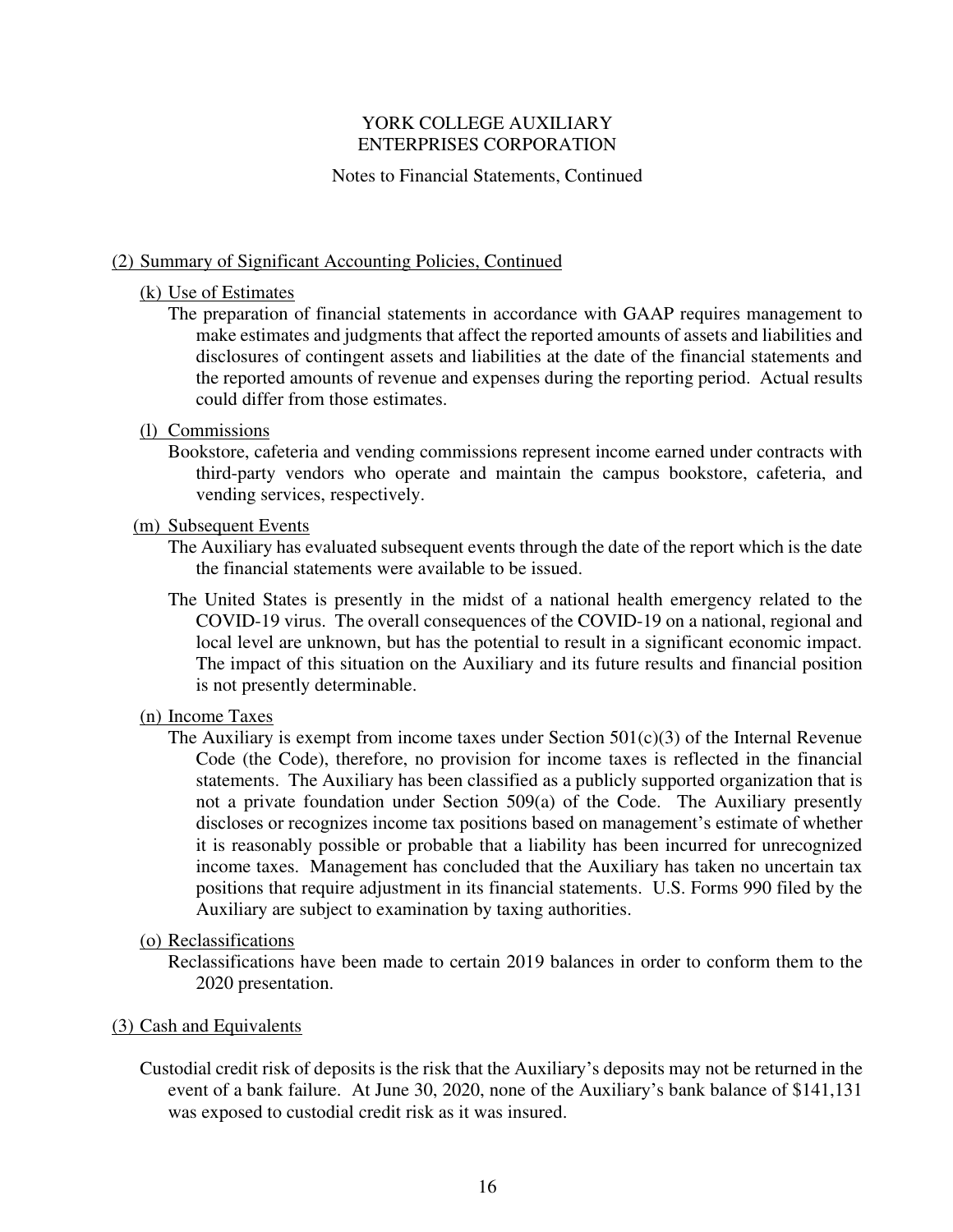### Notes to Financial Statements, Continued

# (4) Investments in CUNY Investment Pool and Related Investment Income

The Auxiliary's investments in the investment pool comprise assets which are pooled and invested by and under the control of the Committee on Fiscal Affairs of the Board of Trustees of CUNY. Pooled investments include equity and fixed income securities. Investments as of June 30, 2020 and 2019, are comprised of the following:

|                                                 |     | 2020      | 2019    |  |
|-------------------------------------------------|-----|-----------|---------|--|
| Investments in CUNY investment pool, short-term | SS. | 20.279    | 29,403  |  |
| Investments in CUNY investment pool, long-term  |     | 385,291   | 558,661 |  |
|                                                 |     | \$405,570 | 588,064 |  |

The following table summarizes the activity for financial instruments in 2020 and 2019:

| Balance at July 1, 2018  | 556,734<br>\$ |
|--------------------------|---------------|
| Interest and dividends   | 8,396         |
| Realized gain            | 89,032        |
| <b>Unrealized</b> loss   | (66,098)      |
| Balance at June 30, 2019 | 588,064       |
| Withdrawal               | (200,000)     |
| Interest and dividends   | 5,424         |
| Realized gain            | 9,091         |
| Unrealized gain          | 2,991         |
| Balance at June 30, 2020 | 405,570       |

A summary of investment gain for the years ended June 30, 2020 and 2019 is as follows:

|                        | 2020   | 2019     |
|------------------------|--------|----------|
| Interest and dividends | 5,424  | 8,396    |
| Realized gains         | 9,091  | 89,032   |
| Unrealized gain (loss) | 2,991  | (66,098) |
| Total investment gain  | 17,506 | 31,330   |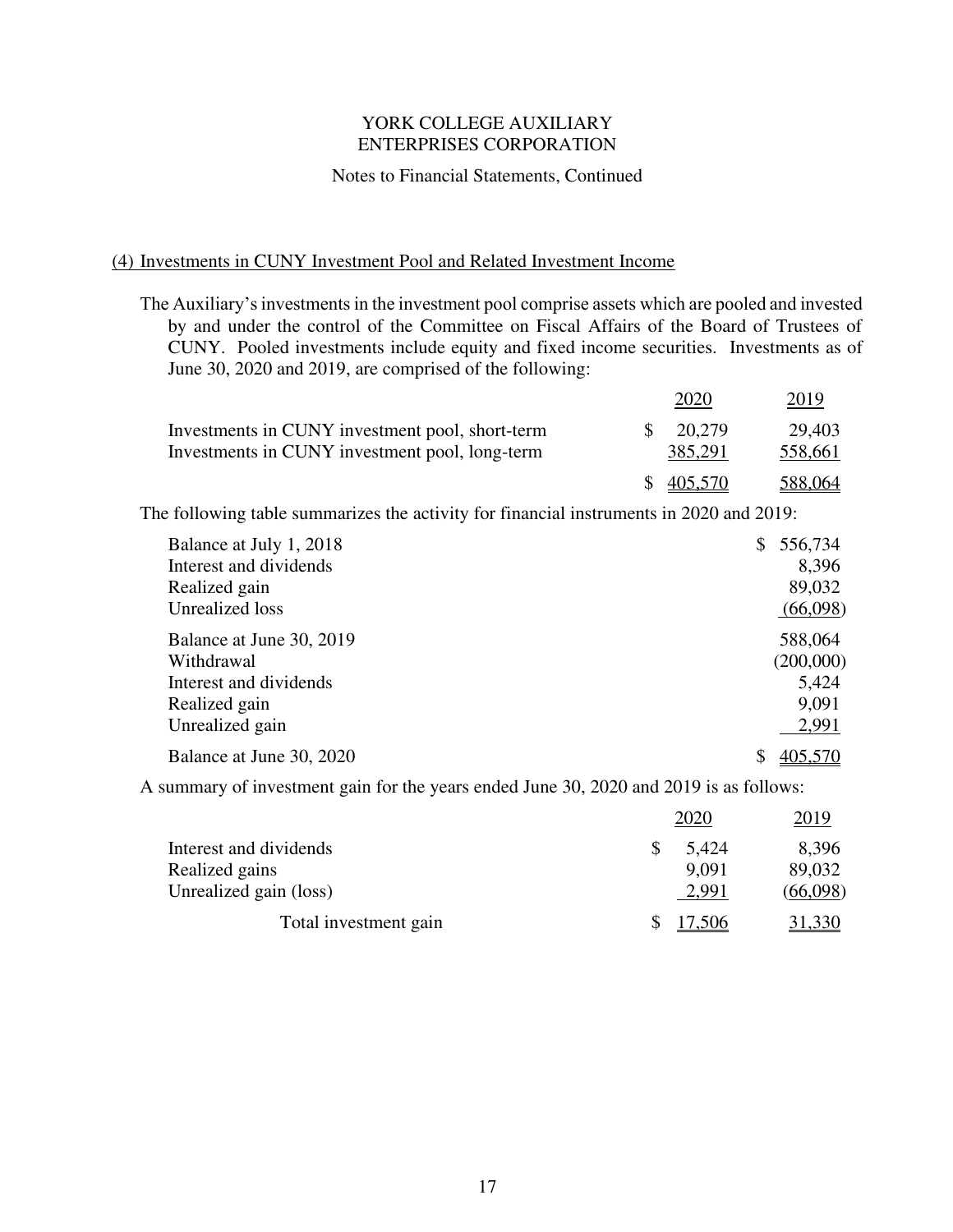### Notes to Financial Statements, Continued

### (5) Capital Assets

At June 30, 2020 and 2019, capital assets, consisted of the following:

|                               | 2020                 |                 |                  |                   |
|-------------------------------|----------------------|-----------------|------------------|-------------------|
|                               | Beginning<br>balance | Additions       | <b>Disposals</b> | Ending<br>balance |
| Furniture and equipment       | \$<br>44,969         |                 |                  | 44,969            |
| Equipment                     | 136,156              |                 |                  | 136,156           |
| Vehicles                      | 80,788               |                 |                  | 80,788            |
| Improvements                  | 105,989              |                 |                  | 105,989           |
| Total                         | 367,902              |                 |                  | 367,902           |
| Less accumulated depreciation | (347, 940)           | (591)           |                  | (348, 531)        |
| Capital assets, net           | \$19,962             | (591)           |                  | 19,371            |
|                               |                      |                 | 2019             |                   |
|                               | Beginning            |                 |                  | Ending            |
|                               | balance              | Additions       | Disposals        | balance           |
| Furniture and equipment       | 44,969<br>\$         |                 |                  | 44,969            |
| Equipment                     | 136,156              |                 |                  | 136,156           |
| Vehicles                      | 80,788               |                 |                  | 80,788            |
|                               |                      |                 |                  |                   |
|                               | 105,989              |                 |                  | 105,989           |
| Improvements<br>Total         | 367,902              |                 |                  | 367,902           |
| Less accumulated depreciation | (325, 788)           | <u>(22,152)</u> |                  | (347,940)         |

### (6) Deposits Held in Custody for Others

 At June 30, 2020 and 2019, the Auxiliary held \$233,271 and \$233,783, respectively, which related to deposits held in custody for others, and is comprised of funds which are held on behalf of various other York College departments.

# (7) Unrestricted Net Position - Designated

 Unrestricted net position includes \$220,579 and \$145,280 at June 30, 2020 and 2019, respectively, designated by the Board of Directors of the Auxiliary to fund costs related to the purchase and replacement of furniture, equipment and capital projects, and to support a select number of College departments that generate revenue.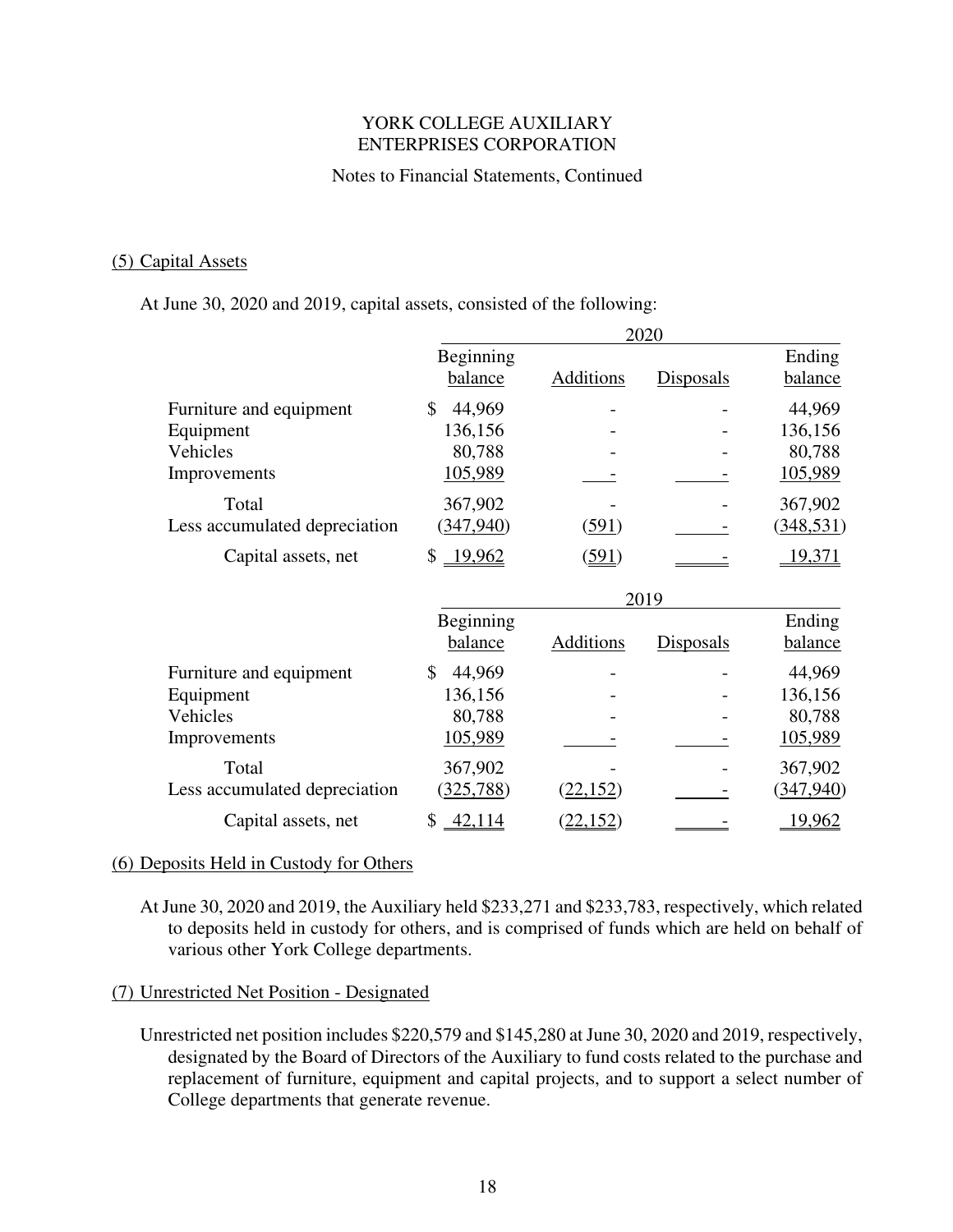### Notes to Financial Statements, Continued

### (8) Donated Space and Services

 The Auxiliary utilizes certain facilities and professional services provided by the College. The estimated fair values of facilities and professional services are included in the accompanying statements of revenue, expenses and changes in net position. Facilities and professional services for the years ended June 30, 2020 and 2019 amounted to the following:

|                       |          | 2020    | 2019    |
|-----------------------|----------|---------|---------|
| Facilities            | <b>S</b> | 3,828   | 3,596   |
| Professional services |          | 166.072 | 183,681 |
|                       | S        | 169,900 | 187,277 |

#### (9) Commissions

 Bookstore commissions represent income earned from a virtual bookstore vendor. CUNY entered into a contract with a virtual bookstore in which the Auxiliary is participating. The Auxiliary receives 5% of commission on books and course materials and 10% on general merchandise.

#### (10) Royalties

 During the years ended June 30, 2020 and 2019, the Auxiliary received an annual royalty payment of \$42,320 from Verizon for leasing space on the roof of one its buildings to house a telecommunications transmitter. The contract is month to month at June 30, 2020.

#### (11) Related Party Transactions

- At June 30, 2020 and 2019, the Auxiliary owed \$113,849 and \$69,068, respectively, to other York College entities. The Auxiliary is occasionally required to transfer funds to/from other York College related entities during the course of the year for payroll reimbursement and other costs, if any.
- The Auxiliary has invested \$405,570 and \$588,064 as of June 30, 2020 and 2019, respectively, in the CUNY Investment Pool (note 4) which is under the control of the Committee, a related party.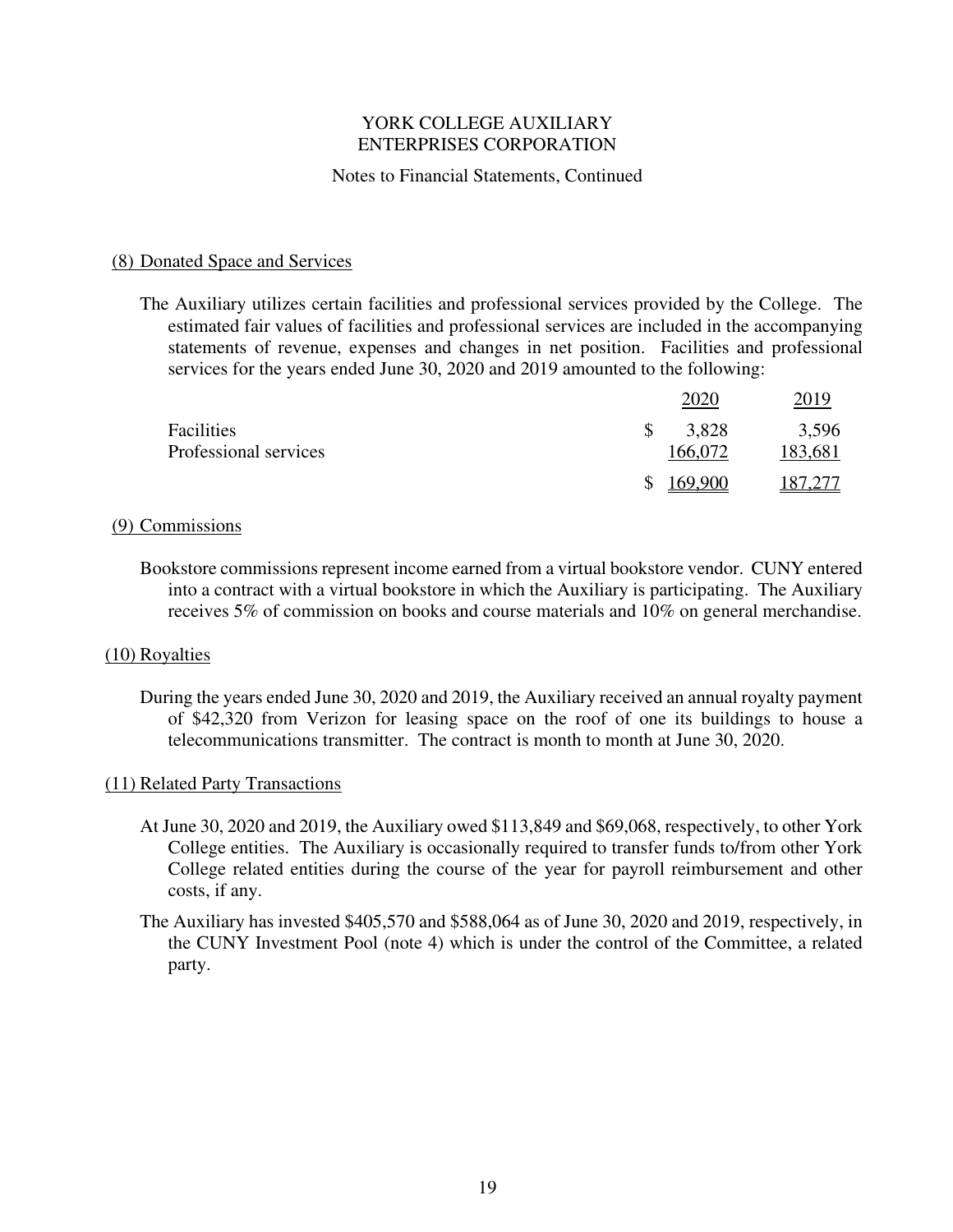Notes to Financial Statements, Continued

# (12) Accounting Standards Issued But Not Yet Implemented

- GASB issued Statement No. 95 "Postponement of the Effective Dates of Certain Authoritative Guidance" in May 2020. This Statement has the primary objective of providing temporary relief to governments and other stakeholders in light of the COVID-19 pandemic. That objective is accomplished by postponing the effective dates of certain provisions in Statements and Implementation Guides that first became effective or are scheduled to become effective for periods beginning after June 15, 2018, and later. Earlier application of the provisions addressed in this Statement is encouraged and is permitted to the extent specified in each pronouncement as originally issued. Disclosures below have been updated accordingly.
- GASB Statement No. 84 "Fiduciary Activities." This Statement, issued in January 2017, addresses criteria for identifying fiduciary activities of state and local governments and focuses on (1) whether a government is controlling assets of the fiduciary activity and (2) the beneficiaries with who the fiduciary relationship exists. The requirements of this Statement are effective for reporting periods beginning after December 15, 2019, which is the fiscal year beginning July 1, 2020 for the Auxiliary. This Statement is not expected to have a material effect on the financial statements of the Auxiliary.
- GASB Statement No. 87 "Leases." This Statement, issued in June 2017, requires recognition of certain lease assets and liabilities for leases that previously were classified as operating leases and recognized as inflows of resources or outflows of resources based on the payment provisions of the contract. It establishes a single model for lease accounting based on the foundational principle that leases are financing of the right to use an underlying asset. The requirements of this Statement are effective for financial statements for periods beginning after June 15, 2021, which is the fiscal year beginning July 1, 2021 for the Auxiliary. This Statement is not expected to have a material effect on the financial statements of the Auxiliary.
- GASB Statement No. 89 "Accounting for Interest Cost Incurred Before the End of a Construction Period." This Statement, issued in June 2018, establishes accounting requirements for interest cost incurred before the end of a construction period. Such interest cost includes all interest that previously was accounted for in accordance with the requirements of paragraphs 5-22 of Statement No. 62 - "Codification of Accounting and Financial Reporting Guidance Contained in Pre-November 30, 1989 FASB and AICPA Pronouncements" which are superseded by this Statement. The requirements of this Statement are effective for reporting periods beginning after December 15, 2020, which is the fiscal year beginning July 1, 2021 for the Auxiliary. This Statement is not expected to have a material effect on the financial statements of the Auxiliary.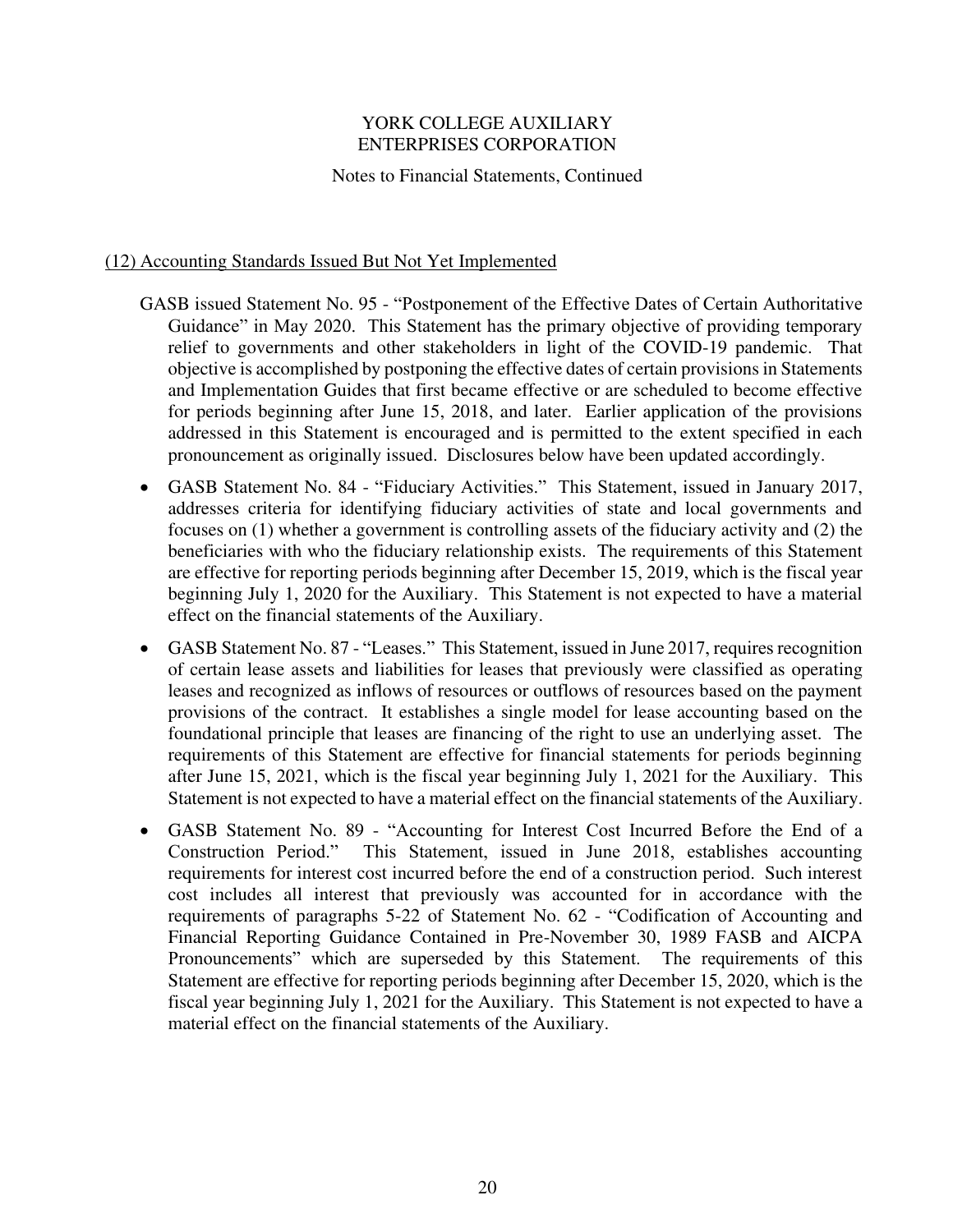Notes to Financial Statements, Continued

# (12) Accounting Standards Issued But Not Yet Implemented, Continued

- GASB Statement No. 91 "Conduit Debt Obligations." This Statement, issued in May 2019, requires a single method be used for the reporting of conduit debt obligations. The focus of the Statement is to improve financial reporting by eliminating diversity in practice associated with (1) commitments extended by issuers, (2) arrangements associated with conduit debt obligations and (3) related note disclosures. The requirements of this Statement are effective for reporting periods beginning after December 15, 2021, which is the fiscal year beginning July 1, 2022 for the Auxiliary. This Statement is not expected to have a material effect on the financial statements of the Auxiliary.
- GASB Statement No. 92 "Omnibus 2020." This Statement, issued in January 2020, clarifies implementation of GASB Statements No. 73, 74, 84 and 87, generally effective for fiscal years beginning after June 15, 2021, which is the fiscal year beginning July 1, 2021 for the Auxiliary. This Statement is not expected to have a material effect on the financial statements of the Auxiliary.
- GASB Statement No. 93 "Replacement of Interbank Offered Rates." This Statement, issued in March 2020, addresses the accounting and financial reporting implications that result from the replacement of an interbank offered rate (IBOR) - most notably, the London Interbank Offered Rate (LIBOR), which is expected to cease to exist in its current form at the end of 2021. The requirements of this Statement are effective for reporting periods beginning after December 31, 2022, which is the fiscal year beginning July 1, 2023 for the Auxiliary. This Statement is not expected to have a material effect on the financial statements of the Auxiliary.
- GASB Statement No. 94 "Public-Private and Public-Public Partnerships and Availability Payment Arrangements." This Statement, issued in March 2020, addresses issues related to public-private and public-public partnerships (PPPs). The requirements of this Statement are effective for reporting periods beginning after June 15, 2022, which is the fiscal year beginning July 1, 2022 for the Auxiliary. This Statement is not expected to have a material effect on the financial statements of the Auxiliary.
- GASB Statement No. 96 "Subscription-Based Information Technology Arrangements." This Statement, issued in May 2020, provides guidance on the accounting and financial reporting for subscription-based information technology arrangements (SBITAs) for government end users (governments). The requirements of this Statement are effective for reporting periods beginning after June 15, 2022, which is the fiscal year beginning July 1, 2022 for the Auxiliary. This Statement is not expected to have a material effect on the financial statements of the Auxiliary.